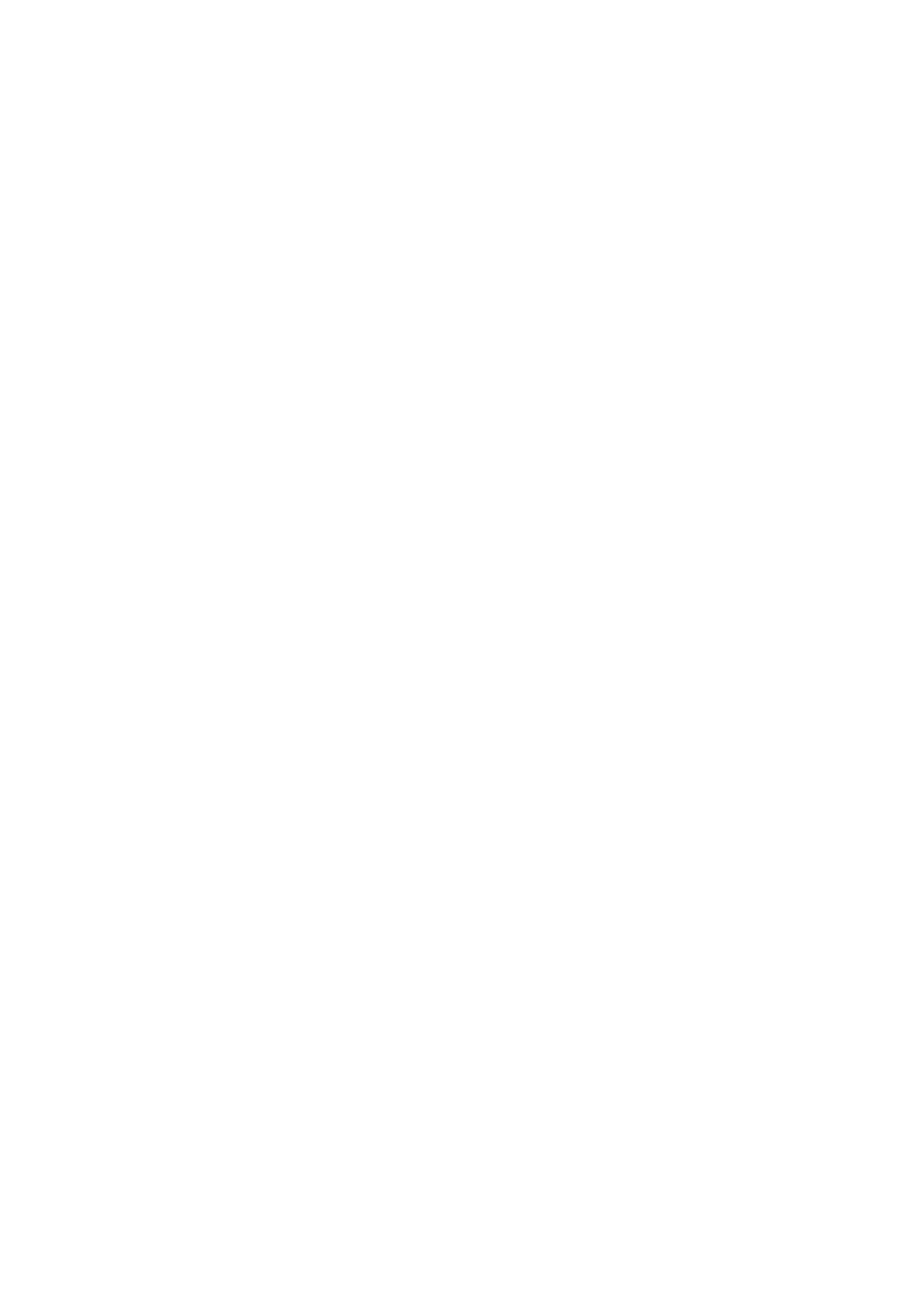### **System-call offloading via Linux' io\_uring on the Jailhouse partitioning hypervisor**

Bachelorarbeit im Fach Informatik

vorgelegt von

#### **Kelvin Andres Reichenbach**

geb. am 16. Januar 1997 in Hamburg, Deutschland

angefertigt am

#### **Operating System Group**

#### **Studiendekanat für Elektrotechnik, Informatik und Mathematik Technische Universität Hamburg**

| Erstprüfer: Prof. Dr.-Ing. Christian Dietrich<br>Zweitprüfer: Prof. Dr. Heiko Falk<br>Betreuer: Prof. Dr.-Ing. Christian Dietrich |
|-----------------------------------------------------------------------------------------------------------------------------------|
| Beginn der Arbeit: 15. September 2021                                                                                             |

Abgabe der Arbeit: **17. November 2021**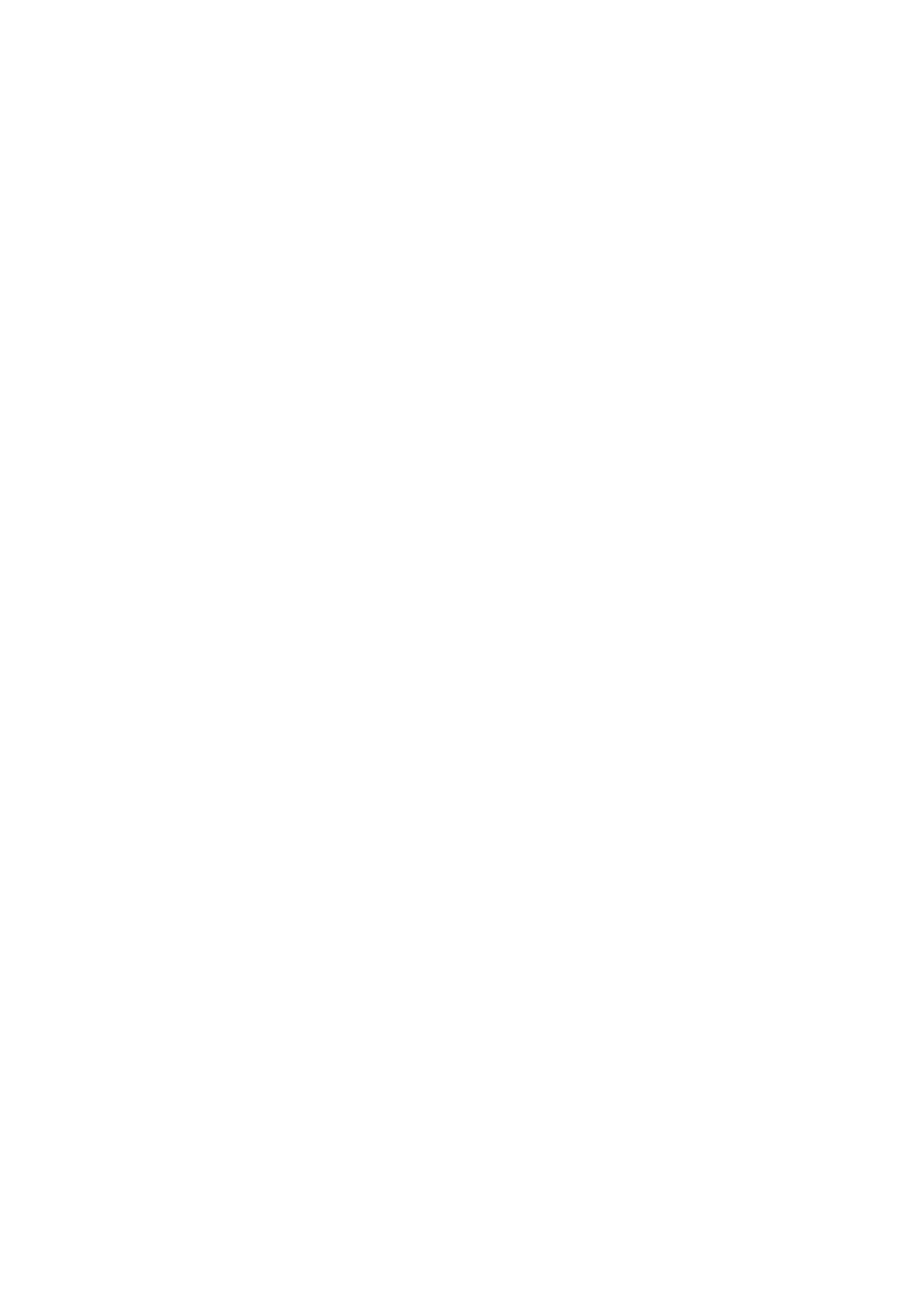### Erklärung

Ich versichere an Eides Statt, dass ich die Arbeit ohne fremde Hilfe und ohne Benutzung anderer als der angegebenen Quellen angefertigt habe und dass die Arbeit in gleicher oder ähnlicher Form noch keiner anderen Prüfungsbehörde vorgelegen hat und von dieser als Teil einer Prüfungsleistung angenommen wurde. Alle Ausführungen, die wörtlich oder sinngemäß übernommen wurden, sind als solche gekennzeichnet.

#### Declaration

I declare in lieu of an oath that the work is entirely my own and was produced with no assistance from third parties. I certify that the work has not been submitted in the same or any similar form for assessment to any other examining body and all references, direct and indirect, are indicated as such and have been cited accordingly.

(Kelvin Andres Reichenbach) Hamburg, 17. November 2021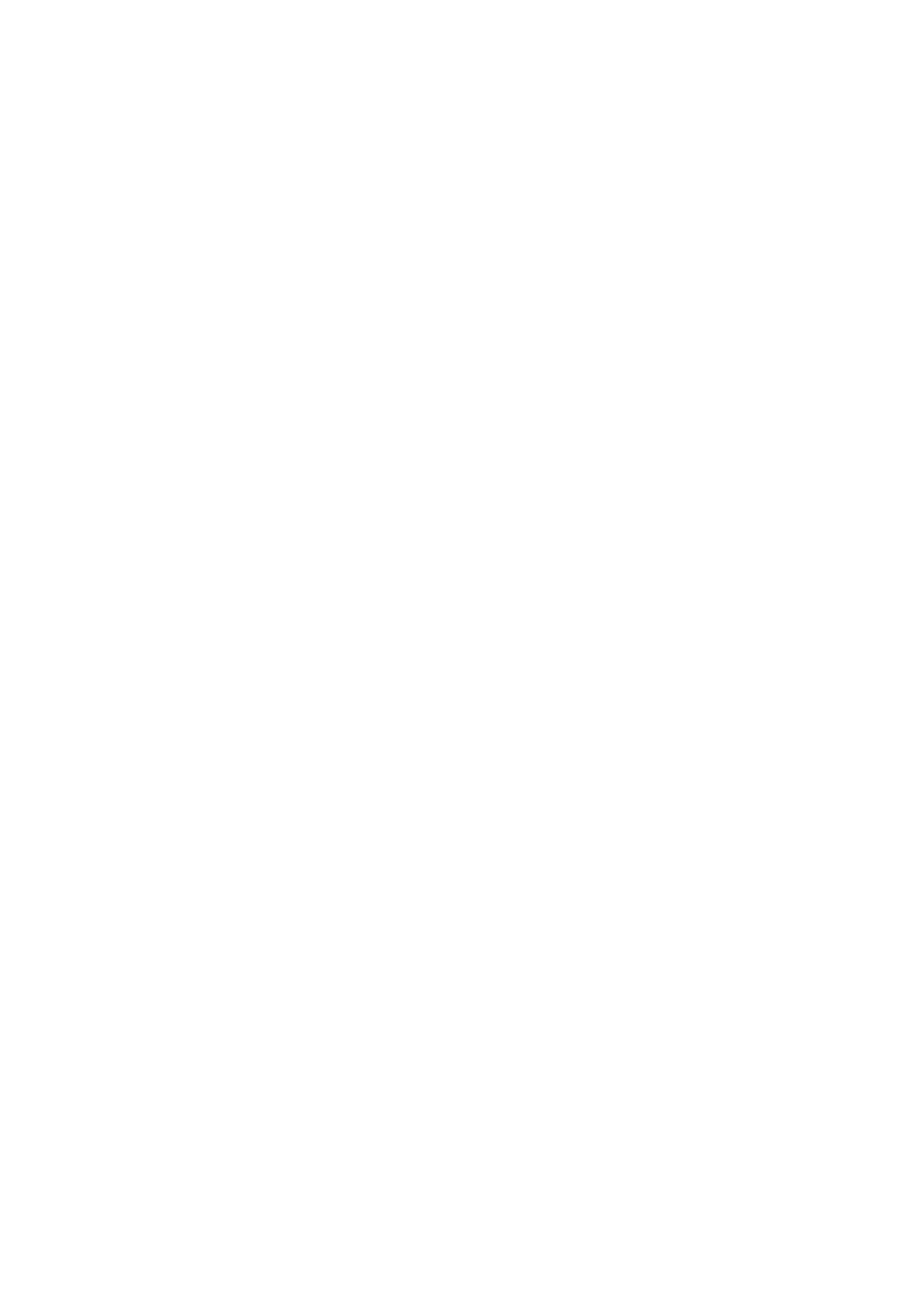## <span id="page-6-0"></span>**A B S T R A C T**

In the last decade, the trend emerged to equip processors with multiple cores. This is also the case in the embedded systems domain. The *Jailhouse* hypervisor takes advantage of the presence of multiple cores to virtually partition the processor and additional hardware of a single machine. So-called *cells* are assigned to at least one CPU core and some memory to which they have unrestricted access, and that is isolated from other *cells*. Ideally, multiple guests (*inmates*) run in parallel on the same machine without maliciously interfering with each other. Jailhouse was designed for *mixed-criticality systems*, that is, systems that run multiple programs in parallel, each with different priorities. These programs should not affect each other; otherwise, they could lead to fatal consequences. However, it is possible to establish a communication channel between multiple *cells*.

The Jailhouse hypervisor is based on the Linux kernel and requires it for operation and managing other guests. With the enabling of the hypervisor, a so-called *root-cell* is active and houses the Linux kernel. Other *cells* could also house General Purpose Operating System [\(GPOS\)](#page-40-0), but *bare-metal* applications, running on the assigned hardware, as well.

This Linux kernel comes with a relatively new interface for asynchronous Input/Output (I/[O\)](#page-40-1) operations: io\_uring. The idea is that an *inmate* can access an io\_uring instance that is located in the shared memory by an application in the *root-cell*. This way, an *inmate* can utilize the powerful Linux kernel that already exists on the same machine, and that can be used for system calls that *inmate* can not execute.

The problem is that an io uring instance is usually allocated in the kernel space that is not accessible by other guests. Additionally, the shared memory is the only possibility to transfer data between multiple guests.

This thesis will implement an approach that allocates an io uring instance inside the shared memory of two guests. Consequently giving an *inmate* the ability to use this instance, although each *cell* is isolated. Additionally, a library *liburing* is adapted and partly ported into the *inmate* to facilitate the usage of io\_uring.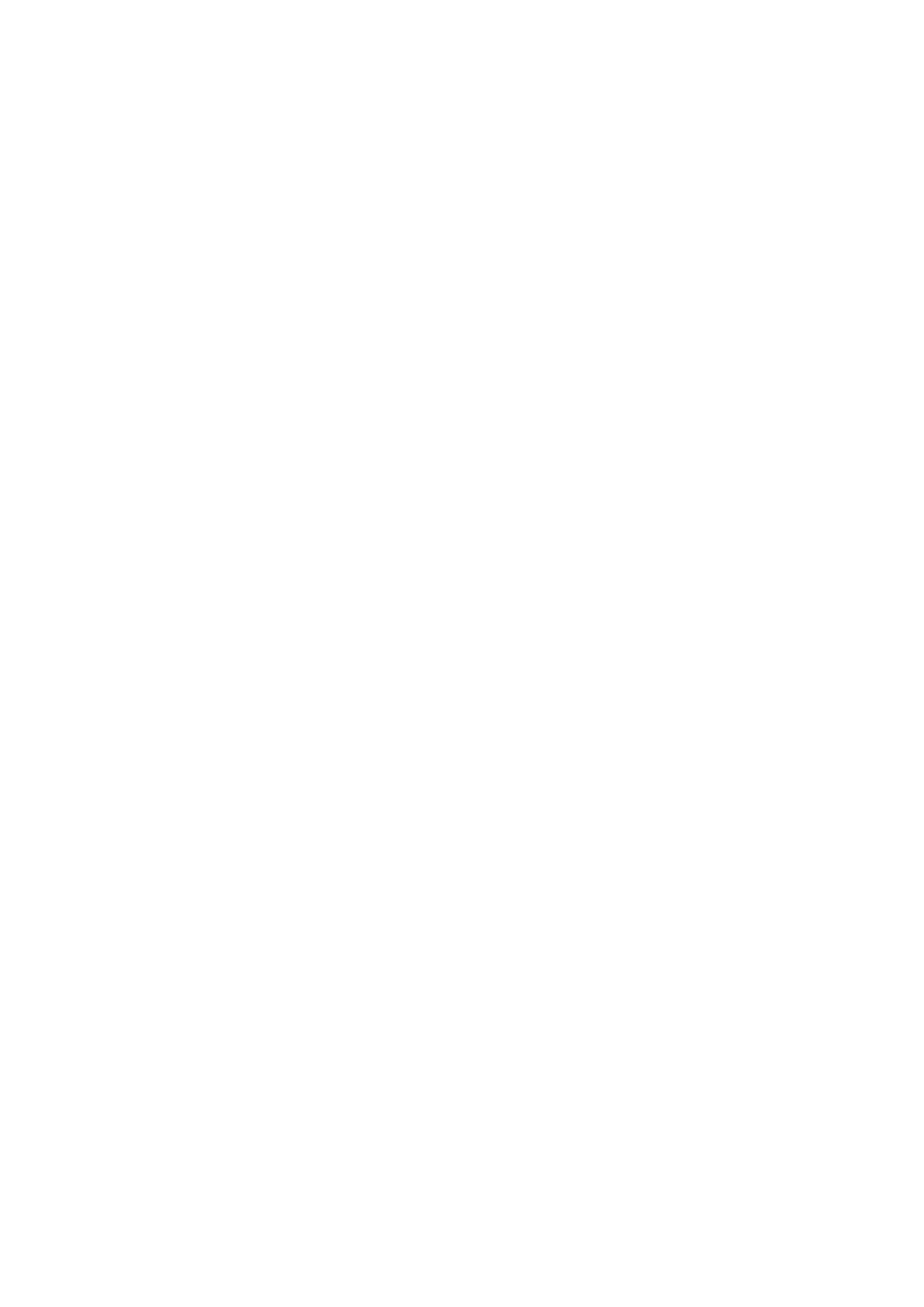## <span id="page-8-0"></span>**KU R Z FA S S U N G**

Im letzten Jahrzehnt kam der Trend auf, Prozessoren mit immer mehr Kernen zu bestücken, was selbst die Branche der eingebetteten System betrifft. Der *Jailhouse* Hypervisor macht sich diese Mehrzahl an Kernen zu nutze und partitioniert virtuell diese und weitere Hardware einer einzelnen Maschine. Sogenannten Zellen (*cells*) werden jeweils mindestens ein Prozessorkern und Speicher zugewiesen, auf die sie uneingeschränkt und isoliert zugreifen können. Im Idealfall laufen mehrere Gäste (*inmates*) parallel auf derselben Maschine, ohne sich gegenseitig schadhaft angreifen zu können. Jailhouse wurde für *mixed-criticality systems* konzipiert, also Systeme, auf denen Programme mit jeweils unterschiedlichen Prioritäten parallel ausgeführt werden. Diese Programme dürfen sich nicht gegenseitig beeinflussen, weil es sonst fatale Folgen haben könnte. Es kann ein gemeinsamer Speicher zwischen mehreren Zellen aufgebaut werden, der als Kommunikationskanal dient.

Der Jailhouse Hypervisor baut auf dem Linux Kernel für seine Operation und das Managen der Gäste auf. Mit der Aktivierung des Hypervisors bleibt die sogenannte *root-cell* stets aktiv und beinhaltet den Linux Kernel. Die anderen Zellen können ebenfalls ganze Betriebssysteme behausen, aber auch *bare-metal* Anwendungen, die direkt auf der zugeteilten Hardware laufen.

Dieser Linux Kernel kommt mit einer relativ neuen Schnittstelle für asynchrone Input/Output (I/[O\)](#page-40-1) Operationen: io\_uring. Die Idee ist nun, dass ein *inmate* aus seiner Isolation heraus auf eine io\_uring-Instanz im gemeinsamen Speicher zugreifen kann, die eine Anwendung in der *root-cell* dort platziert hat. So kann der *inmate* sich die Anwesenheit des mächtigen Linux Kernels auf derselben Maschine zunutze machen und Systemaufrufe an diesen übermitteln, die er selbst gar nicht ausführen kann.

Das Problem ist, dass eine io uring-Instanz im Speicher des Kernels liegt und ein anderer Gast auf diesen nicht zugreifen kann. Zudem ist der gemeinsame Speicher die einzige Möglichkeit, um Daten zwischen mehreren Gästen austauschen zu können.

In dieser Arbeit wird eine Implementation entwickelt, die das Allokieren einer io\_uring-Instanz im gemeinsamen Speicher zweier Gäste zulässt. Infolgedessen wird einem *inmate* die Möglichkeit gegeben, trotz Isolation, auf diese Instanz zuzugreifen und diese zu benutzen. Zusätzlich wird die Bibliothek *liburing* in Teilen in den *inmate* portiert, um die Handhabung des io\_urings zu erleichtern.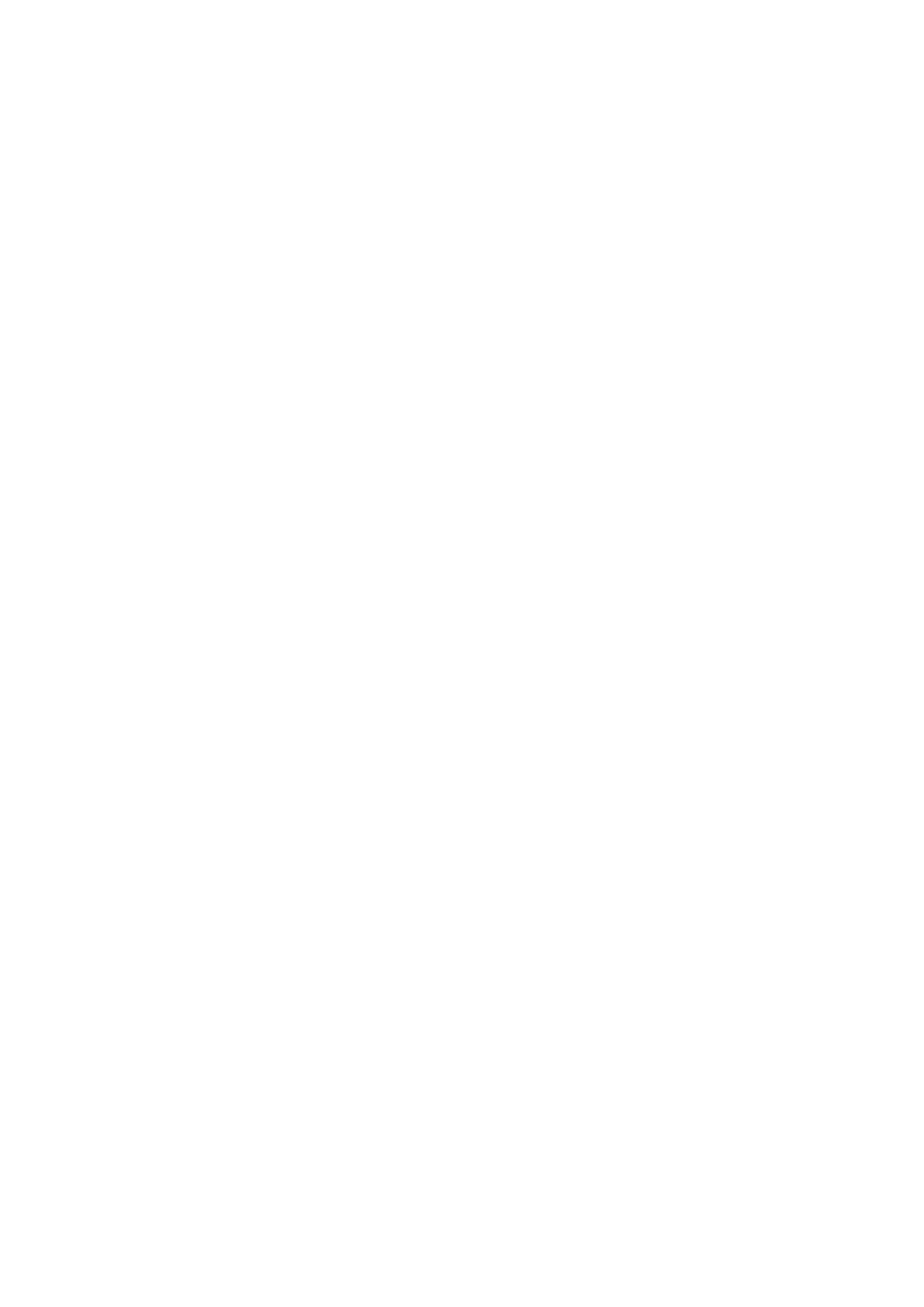# **C O N T E N T S**

|                          | Abstract |                                                                                              |  |  |  |   | $\mathbf{v}$   |
|--------------------------|----------|----------------------------------------------------------------------------------------------|--|--|--|---|----------------|
|                          |          | Kurzfassung                                                                                  |  |  |  |   | vii            |
| 1                        |          | Introduction                                                                                 |  |  |  |   | 1              |
| $\mathbf{2}$             |          | <b>Fundamentals</b>                                                                          |  |  |  | 3 |                |
|                          | 2.1      |                                                                                              |  |  |  |   | 3              |
|                          |          | 2.1.1                                                                                        |  |  |  |   | 4              |
|                          |          | 2.1.2                                                                                        |  |  |  |   | $\overline{4}$ |
|                          |          | 2.1.3                                                                                        |  |  |  |   | 5              |
|                          |          | 2.1.4                                                                                        |  |  |  |   | 7              |
|                          | 2.2      |                                                                                              |  |  |  |   | 7              |
|                          |          | Difference between synchronous and asynchronous I/O<br>2.2.1                                 |  |  |  |   | 8              |
|                          |          | 2.2.2                                                                                        |  |  |  |   | 9              |
|                          |          | 2.2.3                                                                                        |  |  |  |   | 12             |
|                          |          | 2.2.4                                                                                        |  |  |  |   | 13             |
|                          |          |                                                                                              |  |  |  |   | 15             |
| Architecture<br>3<br>3.1 |          |                                                                                              |  |  |  |   | 15             |
|                          | 3.2      |                                                                                              |  |  |  |   | 16             |
|                          |          |                                                                                              |  |  |  |   | 17             |
|                          | 3.3      |                                                                                              |  |  |  |   |                |
|                          |          | Locating io uring outside of the kernel space $\dots \dots \dots \dots \dots \dots$<br>3.3.1 |  |  |  |   | 17             |
|                          |          | 3.3.2                                                                                        |  |  |  |   | 17             |
|                          |          | 3.3.3                                                                                        |  |  |  |   | 19             |
|                          |          |                                                                                              |  |  |  |   | 19             |
| 4                        |          | Analysis                                                                                     |  |  |  |   | 21             |
|                          |          |                                                                                              |  |  |  |   | 21             |
|                          |          | 4.1.1                                                                                        |  |  |  |   | 21             |
|                          |          | 4.1.2.                                                                                       |  |  |  |   | 22             |
|                          | 4.2.     |                                                                                              |  |  |  |   | 22             |
|                          |          | 4.2.1                                                                                        |  |  |  |   | 22             |
|                          |          | 4.2.2.                                                                                       |  |  |  |   | 23             |
|                          |          | 4.2.3                                                                                        |  |  |  |   |                |
|                          | 4.3      |                                                                                              |  |  |  |   |                |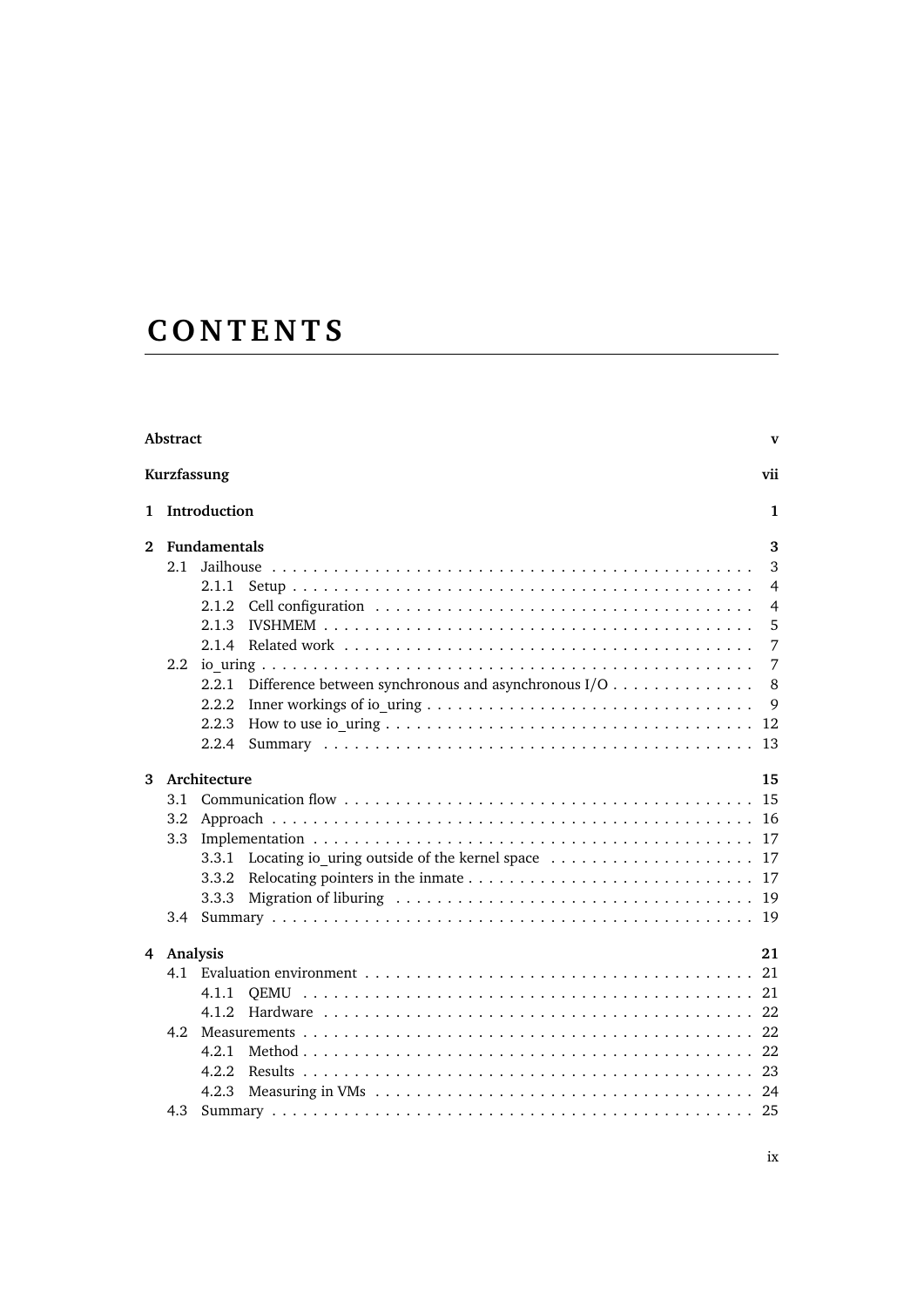#### **Contents**

| 5 Conclusion | 2.7 |
|--------------|-----|
| Lists        | 2.9 |
|              |     |
|              |     |
|              |     |
|              |     |
|              |     |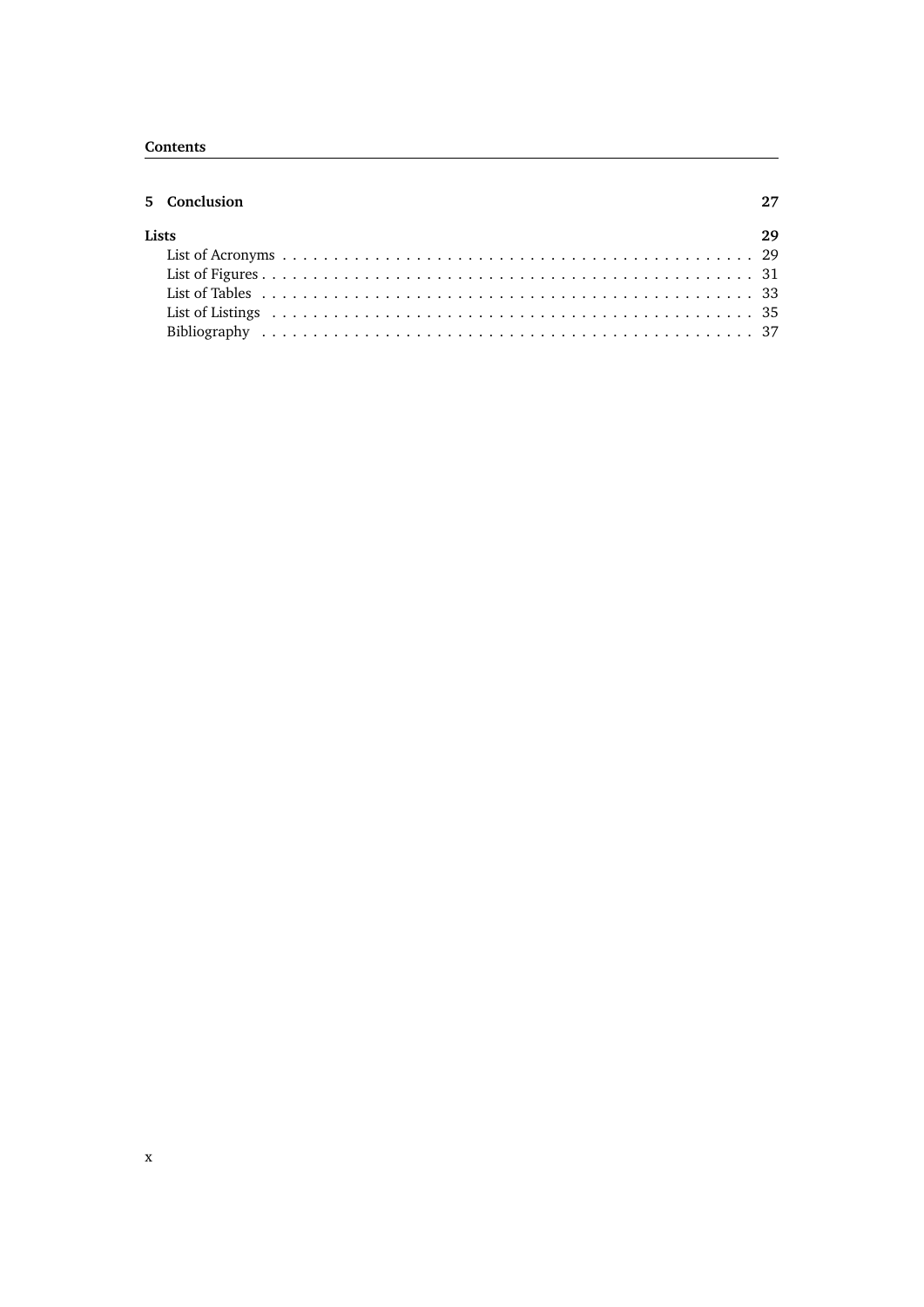# <span id="page-12-0"></span>**INTRODUCTION**

<span id="page-12-3"></span>Although CPUs are becoming more powerful each year, handling more tasks simultaneously due to an increase in core and thread count, it is still essential to keep the CPU utilization as high as possible, indicating that the processor is used most efficiently. To achieve this, we should avoid the state of idling, therefore, mitigating running out of scheduling tasks for the processor. Input/Output (I/[O\)](#page-40-1) operations can be done in a synchronous or "blocking" manner, i.e., a process will request an I/O operation through a system call to the kernel and immediately gets blocked until the I/O operation is successfully completed or fails. After the system call is returned, the process will be scheduled again to continue executing subsequent instructions. The problem arises if there are other instructions after the I/O operation that could have been computed while waiting for the system call to return because their execution is independent of the I/O operation. This is where asynchronous I/O (AIO) operations come to play, as processes can request an asynchronous system call to, for example, read from a file and shortly after continuing the execution of code once the I/O operation is queued and handled in the background. The application could actively wait for the result by polling the completion status; however, then this would not make a difference to the aforementioned synchronous I/O operation. Besides that, the kernel can also signal the application when the I/O operation returned successfully or not. During that time, the application can compute other instructions that are independent of this file read or even request more asynchronous I/O operations, therefore keeping the CPU busy by executing code that would have been needed to be run later some time nevertheless.

In 2002, the work on an AIO interface for Linux ("*aio*") began. Still, it never gained serious attraction, as the API was complicated to use, and *actual* asynchronous I/O was restricted to prerequisites. Even though it should be asynchronous, there were cases in which AIO could still end up blocking [[Jon](#page-48-1)]. After several attempts to patch the *aio* interface, a new API coined *io\_uring* was built from the ground up, solving all problems that users had with *aio* and was merged into the Linux kernel 5.1 in 2019. It is based on two separate ring buffers for submitting I/O operations and retrieving the return value, respectively, that are shared between the kernel space and user space. I will go into more detail throughout this thesis because *io\_uring* is one of the two main implementations that I will build on and needs to be modified.

On the other hand, there is Siemens' *Jailhouse*, a *Linux-based partitioning hypervisor* [1](#page-12-1) . The intended use of this particular hypervisor is simplicity and in the embedded system domain, e.g., cars and airplanes, rather than being a full-fledged hypervisor like *KVM* virtualizing multiple General Purpose Operating Systems [\(GPOSs](#page-40-0)) simultaneously. Jailhouse partitions its guests into dedicated CPU cores and memory regions and handles malicious accesses between them, which otherwise would result in an exit of the misbehaving guest. The hypervisor is said to be *Linux-based* because it needs an already booted Linux for enabling, but afterward, Linux will run as a guest itself and is

<span id="page-12-2"></span><span id="page-12-1"></span><sup>1</sup>https://github.com/siemensss/jailhouse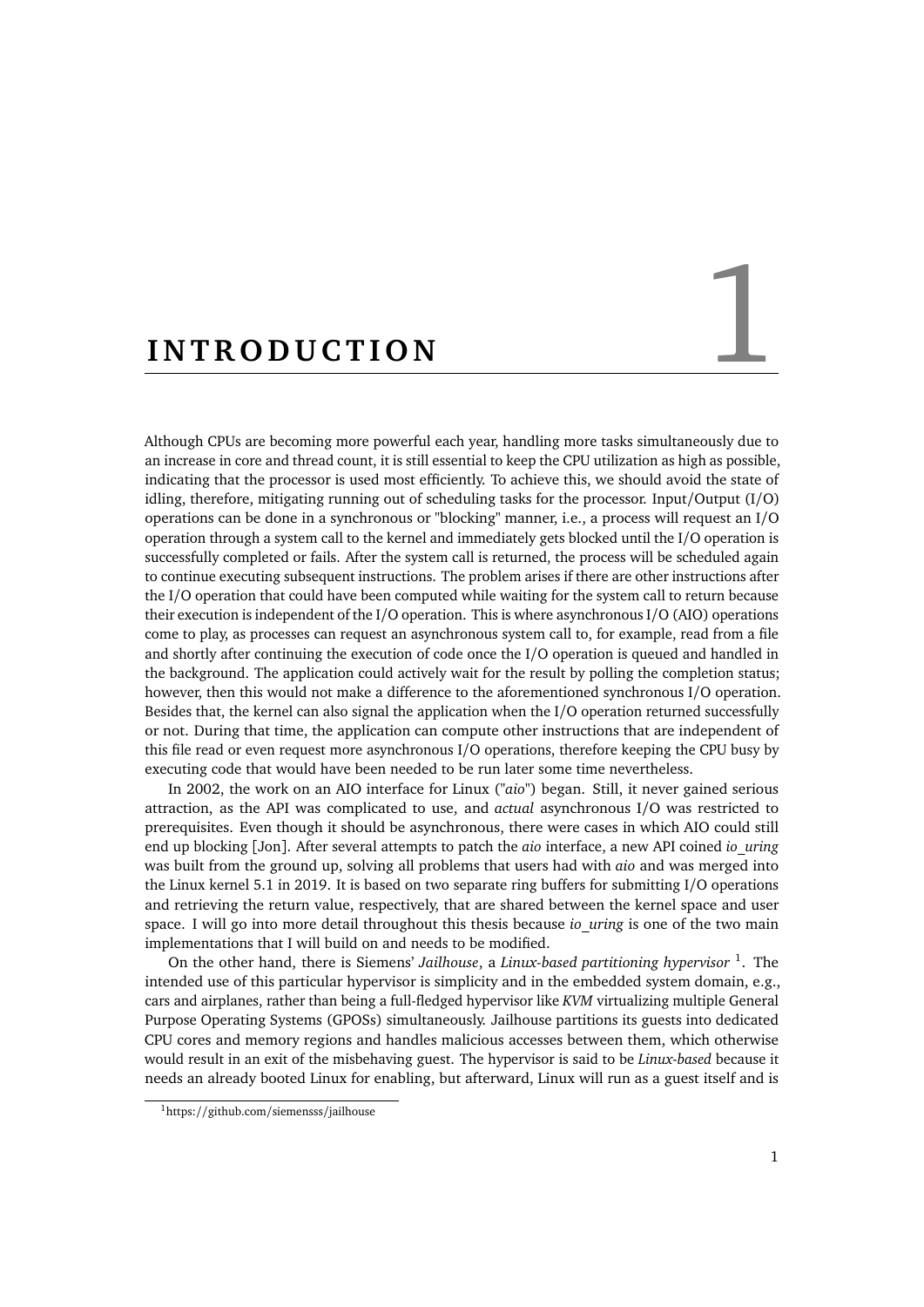#### **1 Introduction**

used to manage the creation and destruction of other guests or disable the hypervisor in general. A real-world example is a multi-copter running an autopilot software system, handling critical and real-time flight control, while the Linux partition works on uncritical tasks, for example, camera tracking [[Ram](#page-48-2)+17]. This is called a *mixed-criticality system*, made up of different applications running on the same hardware but with varying levels of criticality. Going back to the example, losing the ability of camera tracking is uncritical, whereas a failure of the flight control system can be catastrophic.

It could be assumed that we can take advantage of the Linux guest for operations and drivers that otherwise, we would have to (re-)write on our own and bring into our guest. Suppose there is already a full-blown and versatile OS in the system. Why not just utilize it instead of running another Linux in parallel, potentially wasting hardware resources and losing real-time capabilities. The problem is that Jailhouse is designed to partition guests strictly in a way that they cannot interact with each other, except for a rudimentary guest-to-guest communication through shared memory and interrupts.

This thesis will exploit this rudimentary communication and develop an approach to establish a communication channel between the Linux guest and an isolated bare-metal application, such that the latter can leverage the presence of the Linux guest through issuing system calls and getting the returned values back. Chapter [2](#page-14-0) explains the Jailhouse hypervisor and *io\_uring* interface in more detail. Chapter [3](#page-26-0) describes the modifications that have to be made inside the kernel and the preparation of the guest application to use this interface. Chapter [4](#page-32-0) evaluates the architecture concerning measurements of speed and the introduced overhead through the guest-to-guest communication. Finally, in Chapter [5](#page-38-0) a conclusion is drawn from the results.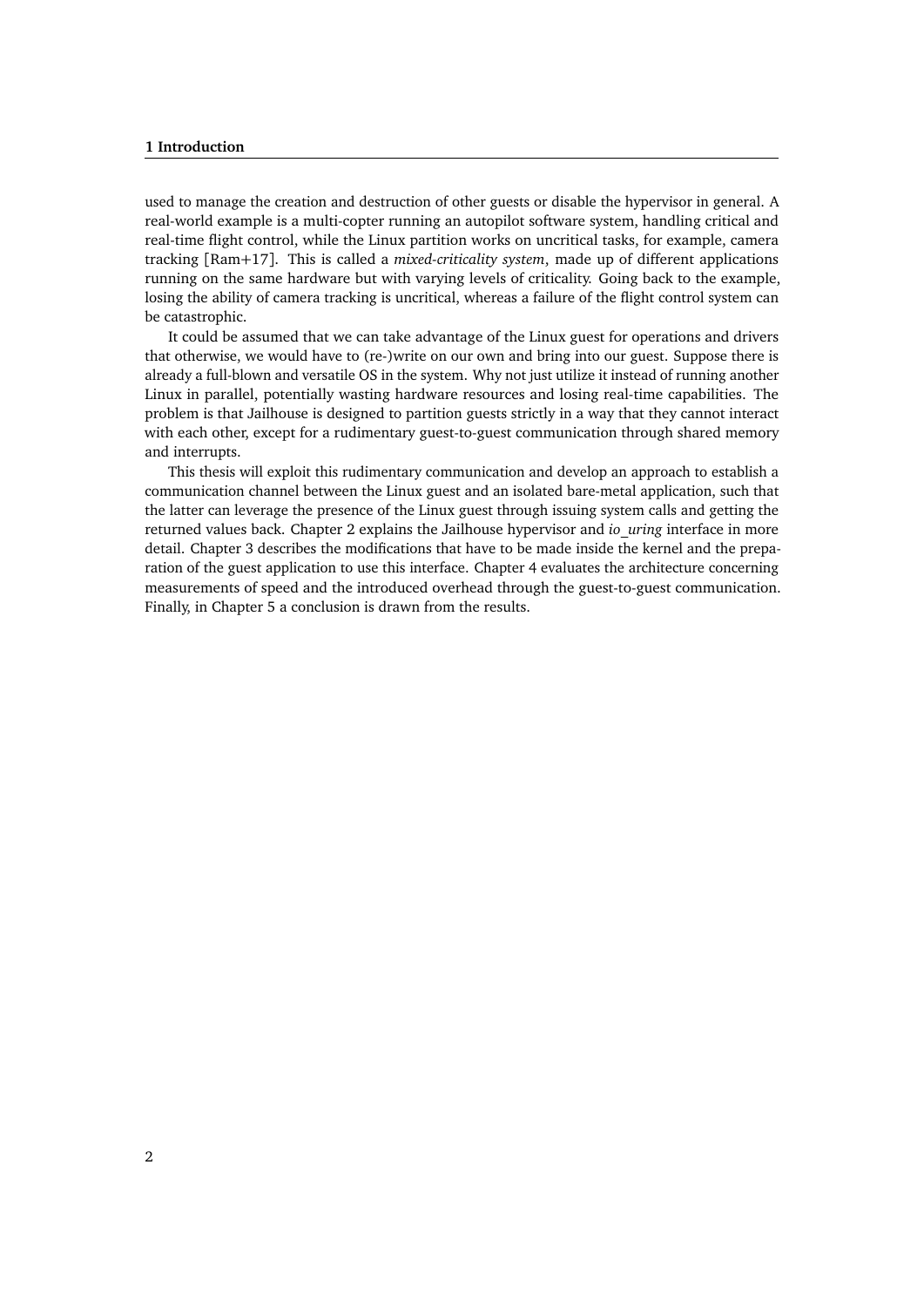# <span id="page-14-0"></span>FUNDAMENTALS

<span id="page-14-4"></span>This chapter will explain the two main components that the thesis builds on. First, a hypervisor is introduced that strictly isolates its guests, including a Linux guest that is an inherent part of the hypervisor. Especially the Inter-VM Shared Memory [\(IVSHMEM\)](#page-40-3) is elaborated furthermore because it provides the guest-to-guest communication that this thesis uses. Following that, the *io\_uring* interface is explained as it is a part of Linux and necessary for asynchronous I/O.

#### <span id="page-14-1"></span>**2.1 Jailhouse**

The *Jailhouse* hypervisor, which was initially developed and still is being maintained by Jan Kiszka at Siemens AG and was presented to the public in  $2013^2$  $2013^2$ . As already summarized in the introduction, this hypervisor is focused on simplicity and security on embedded systems, although it can also be used elsewhere. We could assume it is reasonable and necessary to separate critical and uncritical applications into different hardware components independent of each other. For example, the airbags system in a car should not run on the same processor that is in charge of the entertainment system because an error in the latter one could affect the airbags and potentially cause the death of the occupants. However, having dedicated hardware for each system is expensive, needs more physical space, and communication between devices gets more complex, as each group of peers has to be interconnected. Think of a car radio with its own processor, and then two other processors handling button presses just on the steering wheel and center console, respectively – that are three units that could be merged into one. Following this idea, there is an architectural trend to do precisely this because the hardware is more powerful than ever before, and CPUs are equipped with multiple cores [[Bro06](#page-48-3)]. Jailhouse is a hypervisor that virtually partitions the hardware through software into independent guests that will not interfere with each other. Therefore, continuing the example of the car radio, it is possible to virtually split up a single multi-core CPU and run different applications, each having its dedicated core(s) and memory regions, while still being unaffected if another guest fails. For example, with Jailhouse, we could partition a quad-core CPU into four independent parts: one core for the radio and entertainment system, one core for real-time critical button presses on the steering wheel, e.g., the horn, turn signals, and windshield wipers, one core for uncritical buttons on the steering wheel controlling the volume of the radio and the fourth core for buttons in the center console. In this scenario, we have multiple car components consolidated into a single system to save costs while ensuring no involuntary interference between the guests.

<span id="page-14-3"></span><span id="page-14-2"></span><sup>2</sup>https://github.com/siemens/jailhouse/commit/c690fb976081ac4b1f7f57fc2b64a757f963723b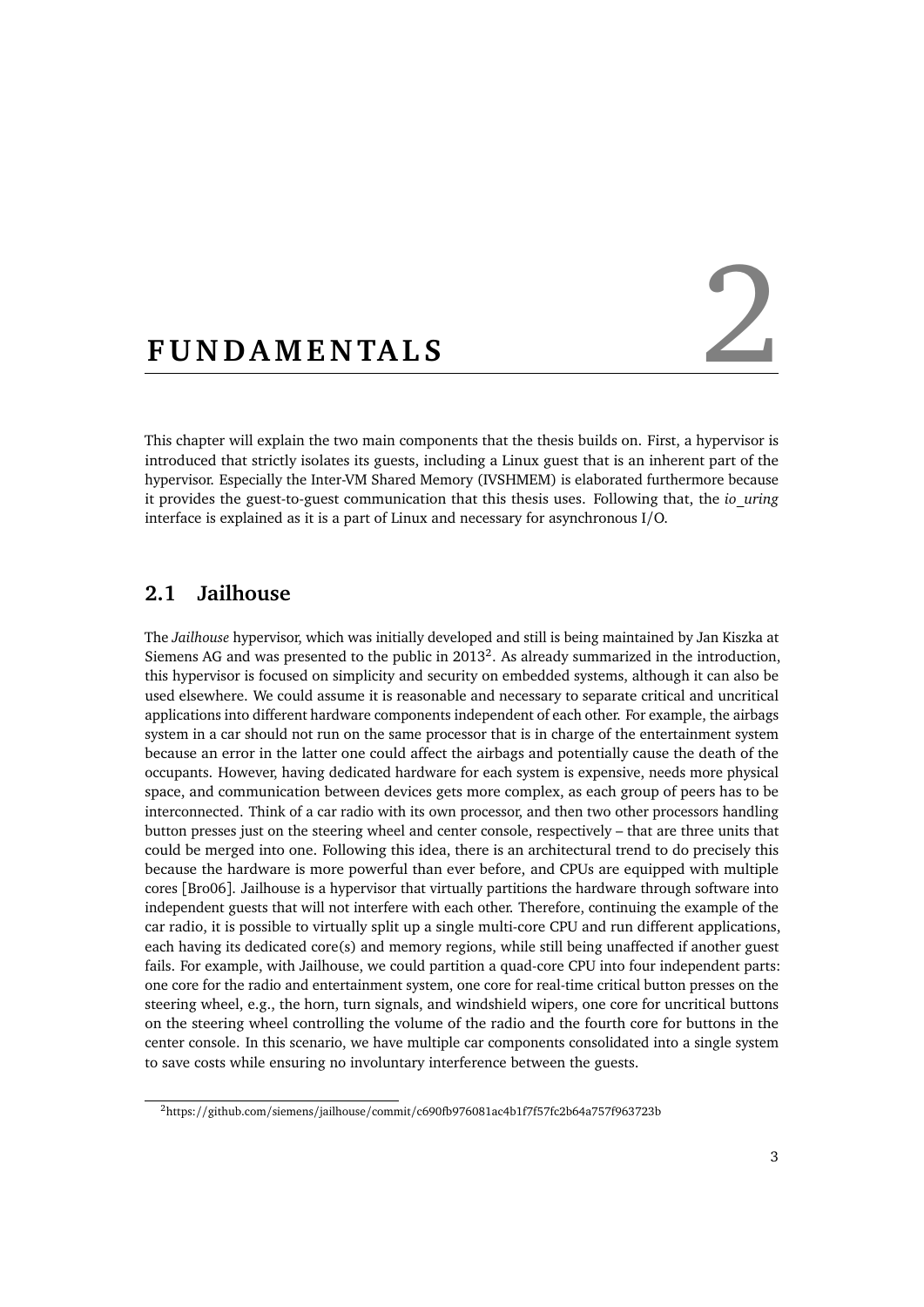#### **2.1.1 Setup**

Jailhouse leverages an adapted Linux codebase, as it already comes with a lot of features and drivers, is widespread, and may be already used or needed in a system nevertheless. The Figure [2.1](#page-15-1) gives an overview of the construction and structure of a Jailhouse that will be explained furthermore. Linux will boot as usual, and upon activation of the hypervisor, which can happen directly at boot or at some point later in time, a kernel module will be loaded and executed, placing Jailhouse between the hardware and Linux itself, therefore, running the OS as a guest now. From now on, Jailhouse is managing and assigning the hardware and controls resource accesses. This makes Jailhouse a hybrid between a Type-1 hypervisor, meaning that it runs bare-metal with guest OS's on top of it, and a Type-2 hypervisor, because it needs to run on an OS (Linux) to initialize itself in the first place [[Ram](#page-48-2)+17]. Even though Linux is not running *directly* on the hardware anymore, it will be assigned all hardware resources and is still used for managing other guests and configuration of Jailhouse itself, like creating new guests or disabling the hypervisor. In the context of Jailhouse, the term "guest" consolidates two things: When starting a new *guest*, the hypervisor will load a so-called *cell configuration* that we will take a closer look at in the following subsection. This cell configuration meticulously states how many CPU cores and which memory regions to use, among other resources, that will be split off from the Linux guest and build a *cell*. After this *cell* owns all the needed resources, the actual inner workings, i.e., the application, will be executed and is named *inmate*, finalizing our understanding of a *guest* in the Jailhouse hypervisor. Applying these definitions, we can divide the Linux *guest* into a cell that only in this case is called the *root cell* and an *inmate*, that is, Linux itself. While non-root cells are arbitrarily created and destroyed, the root cell lives as long as Jailhouse is enabled. Inmates can be bare-metal applications or even other OSs like yet another Linux instance or an OS optimized for real-time use cases, e.g., FreeRTOS, although these have to be adapted to Jailhouse in the first place and do not run straight out-of-the-box<sup>[3](#page-15-2)</sup>.

As a *partitioning* hypervisor, Jailhouse focuses on isolating actual hardware rather than virtualization and overcommitting resources. Therefore, every cell has to occupy at least one physical CPU core that can not be shared with other cells, and the count of cores determines the maximum count of cells.

#### <span id="page-15-0"></span>**2.1.2 Cell configuration**

Each cell, later containing an inmate, has to be precisely described beforehand, and its configuration cannot be changed at runtime. As of now, Jailhouse uses a single .c-file populating only one

<span id="page-15-2"></span>

<span id="page-15-1"></span>

**Figure 2.1** – Initialization of the Jailhouse hypervisor and running an inmate on a partitioned CPU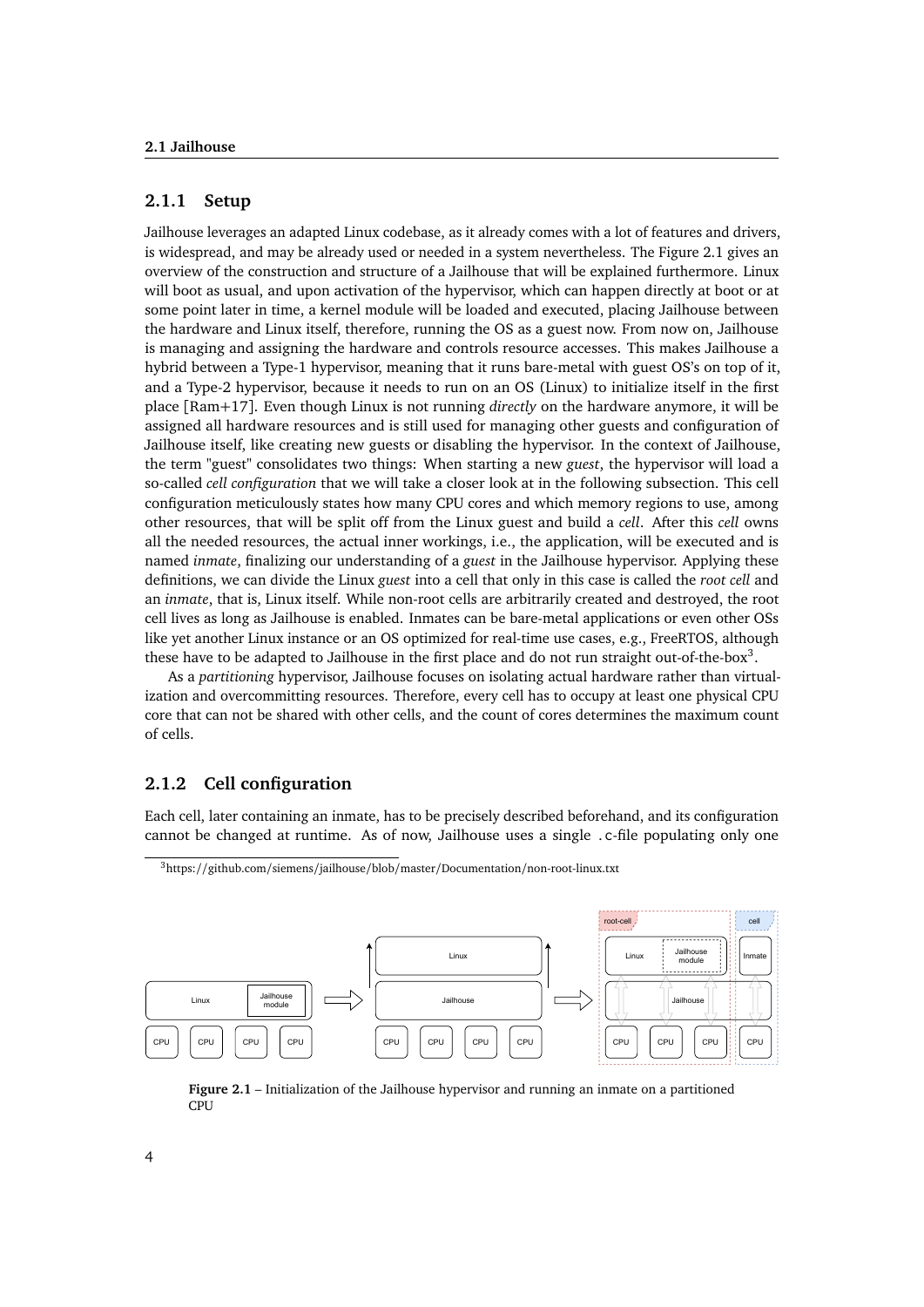struct defining the name of the cell, how many CPU cores should be assigned, and which memory regions to use that will be compiled into a binary. It is not very human-friendly to write such a cell configuration [[Val15](#page-48-4)], but Jailhouse comes with a tool that makes the generation of this file for the x86 architecture a bit easier. For the ARM architecture is has to be written because a generator for it does not exist yet<sup>[4](#page-16-1)</sup>. However, developers still need profound knowledge of the underlying hardware. For example, it has to be specified which physical addresses for different memory regions are wanted to be used in an inmate. Additionally, the size of the regions, and flags determining how each one is used, e.g., if an inmate can only read from a region or also write data into it. The cell configuration also depicts which PCI devices should be accessible from within a cell, like Ethernet, audio, and other peripherals. Jailhouse comes with a tool (jailhouse config check) that checks cell configurations for possible errors, e.g., overlapping memory regions<sup>[5](#page-16-2)</sup>.

#### <span id="page-16-0"></span>**2.1.3 IVSHMEM**

Despite being focused on isolation and encapsulating all inmates, it could be desirable to let inmates communicate with each other by sharing data and event signaling through interrupts. Jailhouse introduces an Inter-VM Shared Memory [\(IVSHMEM\)](#page-40-3), which is essentially a shared memory between participating peers that allows a rudimentary form of guest-to-guest communication between inmates but still with safety in mind. IVSHMEM is implemented as virtual PCI devices that have to be defined in each cell configuration of all participating cells as well as memory regions that will be exclusively used for this inter-cell communication.

The memory regions have to be contiguous because only the base address of the shared memory has to be given in each cell configuration. As shown in Figure [2.2,](#page-16-3) IVSHMEM consists of the following segments, starting from the shared memory base address:

<span id="page-16-2"></span><span id="page-16-1"></span> $^4$ https://github.com/siemens/jailhouse/blob/aee017cd0c3abfdc94951037435078cf57fbcb53/README.md#configuration <sup>5</sup>https://github.com/siemens/jailhouse/blob/master/tools/jailhouse-config-check

<span id="page-16-3"></span>

**Figure 2.2** – Structure of the shared memory region that is required for IVSHMEM (Inter-VM Shared Memory)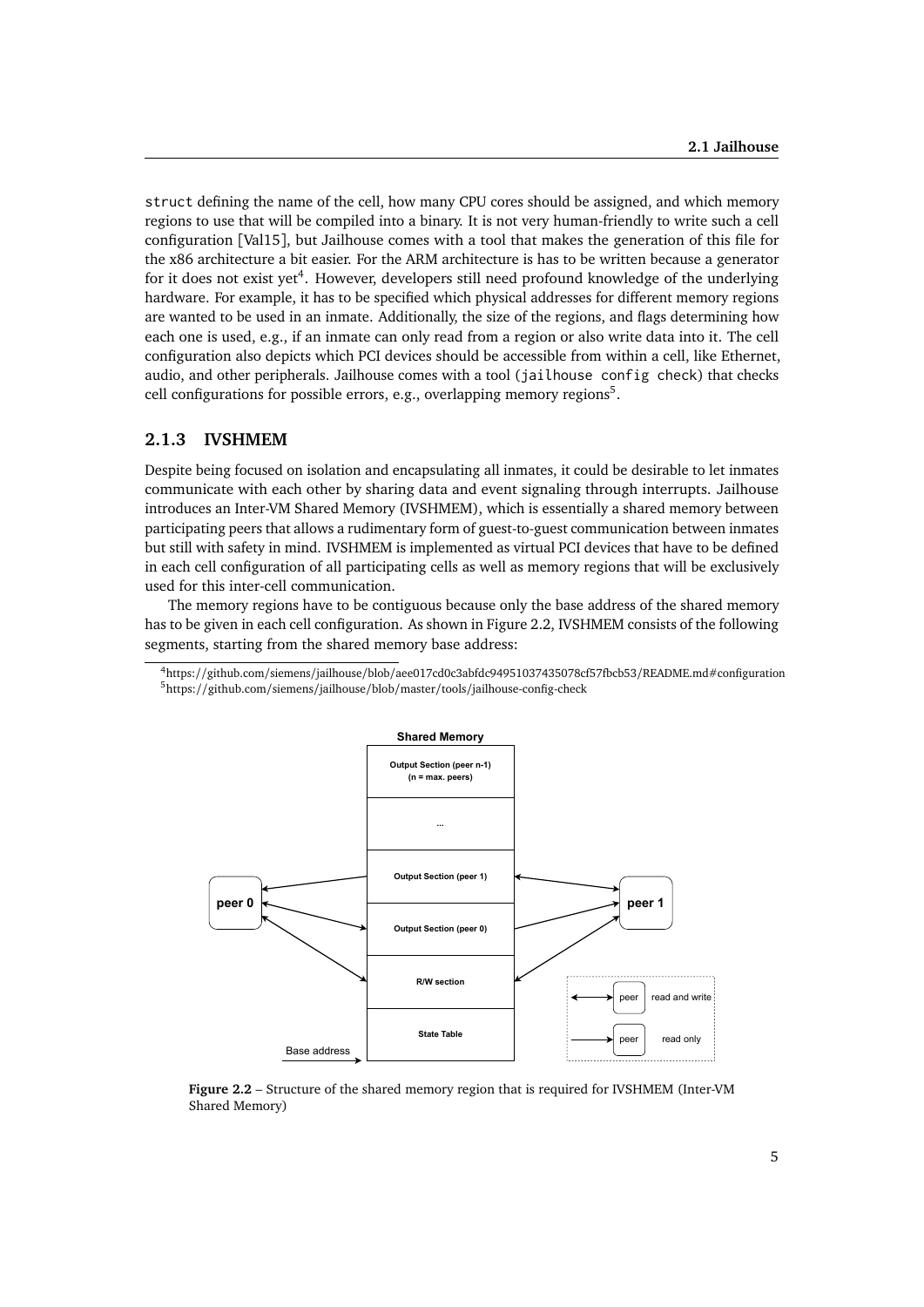- State Table: Holds state values of all peers and is read-only for them. Peers can write values to their Local State register representing their current state that is propagated into the State Table. If a peer disconnects or resets, their entry in the State Table will be set to zero. Peers inform each other about their current state through the State Table.
- Read/Write section: As the name suggests, this section can be used for reading and writing values from/into the memory. All connected peers have permission to do so. There is no memory protection such that peers can overwrite the values of other peers.
- Output sections: Each peer gets its own section on which it is the only being able to write values into it, while other peers only have the permission to read from it.

For example, while peer 0 in Figure [2.2](#page-16-3) can read from **and** write to the *read/write section* and *output section (peer 0)*, it can only read from *output section (peer 1)*. Jailhouse moderates memory accesses and will immediately stop an inmate that tries to write into a section it has no permission to do so. Figure [2.2](#page-16-3) also shows the minimal configuration of IVSHMEM with just two peers, therefore needing four shared memory regions. However, it is possible to connect up to 65536 peers – provided that each peer gets its own *output section*.

<span id="page-17-3"></span>IVSHMEM also supports event signaling via interrupts. In the *Configuration Space Header* of the virtual PCI device for IVSHMEM, the location in memory of the *Register Region* is specified in *Base Address Register [\(BAR\)](#page-40-4) 0* [6](#page-17-1) . Said region holds the following registers that will be needed for communication through interrupts:

- ID: Is the ID of the device/peer that was specified in the cell configuration with .shmem\_dev\_id and is unique among all peers. It is read-only and can not be changed at runtime.
- Maximum Peers: Gives the maximum number of possible peers and is configured in .shmem\_ peers. Read-only as well and stays the same at runtime. As already hinted above can range from 2 to 65536.
- Interrupt Control: As of now, this register only uses the first bit to indicate whether interrupts should be generated on a State change or if the peer writes into the Doorbell register.
- Doorbell: 32-Bits long register in which the first 16 bits correspond to the *interrupt vector* to be triggered and the last 16 Bits specify the ID of the target device.
- State: This is the previously mentioned *Local State Register* that the owning peer can read from and write to. If *Interrupt Control* is set to 1 the value in *State* will be copied into the *State Table*, making it readable for all other connected peers.

Jailhouse ships with a demo user space application and inmate that showcase a minimal example of how IVSHMEM is set up and used. It should be noted that with Jailhouse version 0.12 the *IVSHMEM Device Specification* is still work-in-progress and not stable[7](#page-17-2) . This thesis uses IVSHMEM and its ability of guest-to-guest communication to allocate io uring inside the shared memory, such that the Linux inmate and a bare-metal application can interact with the same io uring.

<span id="page-17-1"></span><span id="page-17-0"></span><sup>6</sup>https://github.com/siemens/jailhouse/blob/master/Documentation/ivshmem-v2-specification.md

<span id="page-17-2"></span><sup>7</sup>https://github.com/siemens/jailhouse/blob/master/Documentation/ivshmem-v2-specification.md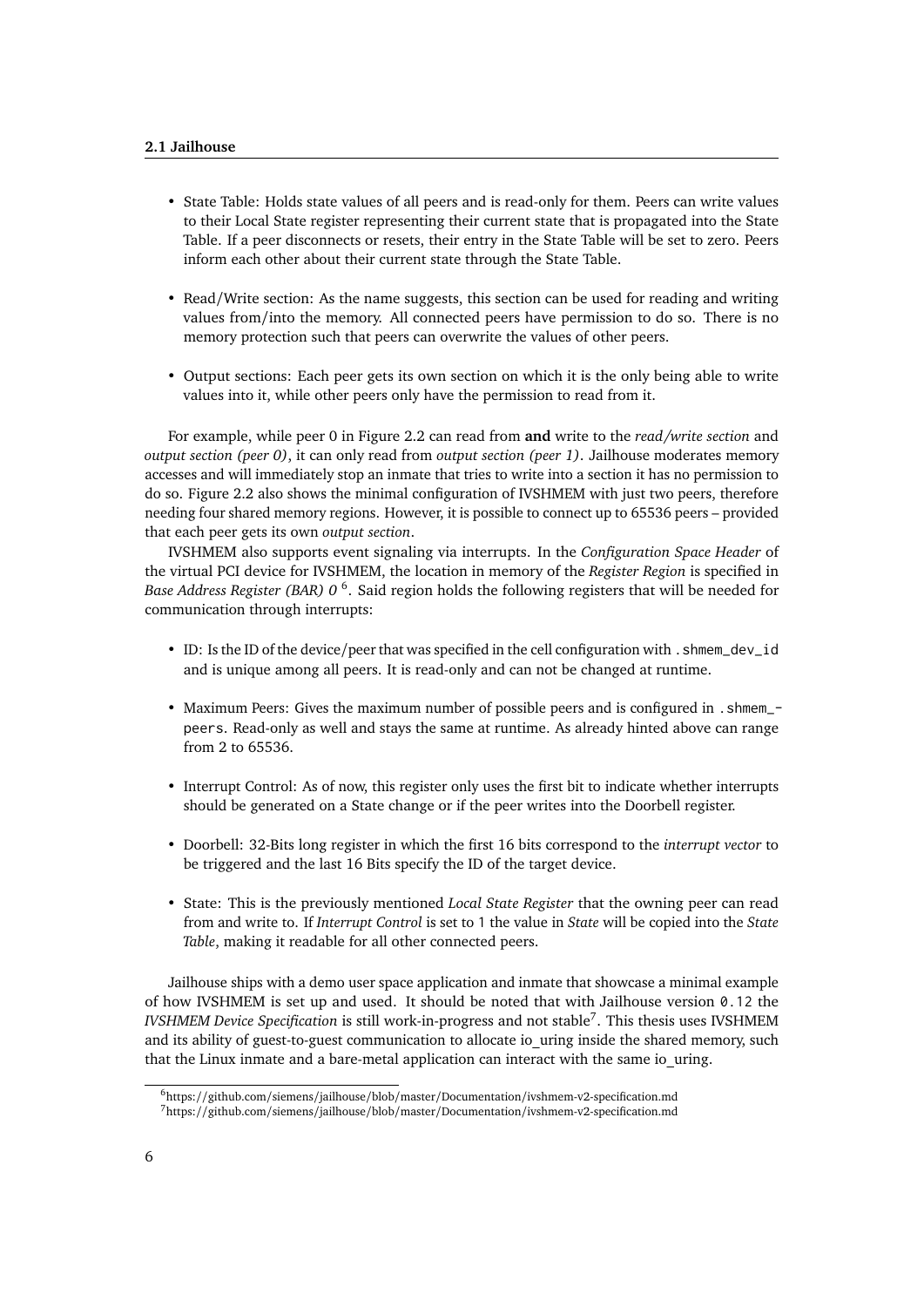#### **2.1.4 Related work**

<span id="page-18-5"></span>Despite Jailhouse's pioneering approach to *hijack* a General Purpose Operating System [\(GPOS\)](#page-40-0) like Linux and using its already existing features for managing the partitioning hypervisor itself and other cells, resulting in a relatively small codebase, this still comes with downsides. From a security and real-time perspective, you have to verify and prove that your code is correct and does not yield any errors at some point later in time. This verification gets easier with fewer source lines of code [\(SLOC\)](#page-40-5) that have to be checked. With almost 30k SLOC in 2017, made up of 3.4k SLOC for the hypervisor core and roughly 5.4k to 7.4k SLOC for different architectures [[Ram](#page-48-2)+17], Jailhouse seems to be manageable in terms of verifying the codebase. However, this does not include the Linux kernel that is mandatory for Jailhouse to work and that in version 5.10.31 consists of a staggering 20M SLOC<sup>[8](#page-18-2)</sup>. Of course, you don not have to include every module and driver that is available for Linux. However, in the end, it is still a large codebase that has to be verified to use Jailhouse as a partitioning hypervisor in a mixed-criticality system.

From this problem emerged a new static partitioning hypervisor called *Bao*<sup>[9](#page-18-3)</sup> that Jailhouse inspired [[Mar](#page-48-5)+20]. It comes with the same features, i.e., static assignment of hardware resources to specific guests, guest-to-guest communication through IVSHMEM, and cell configurations. However, it does not rely on Linux for booting and initialization [[SMP21](#page-48-6)]. Besides that, it can still run Linux and other GPOSs as guests; the only dependency is an underlying firmware for hardware initialization, which significantly improves boot-time for critical applications and reduces the trusted computing base [\(TCB\)](#page-40-6). This makes Bao a minimal hypervisor that, as of now, is targeted for embedded systems only and supports the ARMv8 architecture and soon RISC-V as well, while Jailhouse can additionally run on x86.

<span id="page-18-6"></span>A more sophisticated hypervisor, *Xen* [[Bar](#page-48-7)+03], recently went the same route and implemented a method to partition hardware without a GPOS managing guests. Usually, Xen boots the *dom0* guest, which can be compared with Jailhouse's *root cell*, which typically runs Linux and manages the creation and destruction of *non-root cells*, called *domU*. In a *dom0-less* system configuration, Xen will still boot *dom0* but in parallel *domU* guests as well that are independent of *dom0* [[Ste19](#page-48-8)]. Taking it one step further, Xen can only boot *domU* guests, which is called *true dom0-less* system configuration. (True) dom0-less systems are configured via a *Device Tree* that, similarly to Jailhouse, defines properties for each guest, e.g., how many CPU cores and memory space is assigned [[Ste19](#page-48-8)]. It is possible to allocate memory to each guest statically by specifying the memory start address and  $size<sup>10</sup>$  $size<sup>10</sup>$  $size<sup>10</sup>$ .

#### <span id="page-18-0"></span>**2.2 io\_uring**

In the following section, the other ingredient of this thesis is further explained. The io\_uring interface will be used to handle system calls between the user space application and inmate. After a short introduction of io\_uring, the differences between synchronous and asynchronous I/O are elaborated. I am continuing with a deeper explanation of the inner workings of io\_uring and how to use it.

At the time of writing, this *io\_uring* is a relatively new asynchronous I/O interface merged into the Linux Kernel 5.1 in 2019. It was created and is mainly maintained by Jens Axboe, who was unsatisfied with the already present *Linux Native AIO* interface, its performance in respect to modern hardware capable of very low latencies and limited use cases.

<span id="page-18-2"></span><span id="page-18-1"></span><sup>8</sup>Counted with sloccount (https://dwheeler.com/sloccount/). Kernel version 5.10.13 is the latest adapted Linux kernel that Jailhouse supports (https://github.com/siemens/linux/commit/eb6927f7eea77f823b96c0c22ad9d4a2d7ffdfce)

<span id="page-18-3"></span><sup>9</sup>http://www.bao-project.org/

<span id="page-18-4"></span><sup>10</sup>https://xenbits.xen.org/docs/unstable/misc/arm/device-tree/booting.txt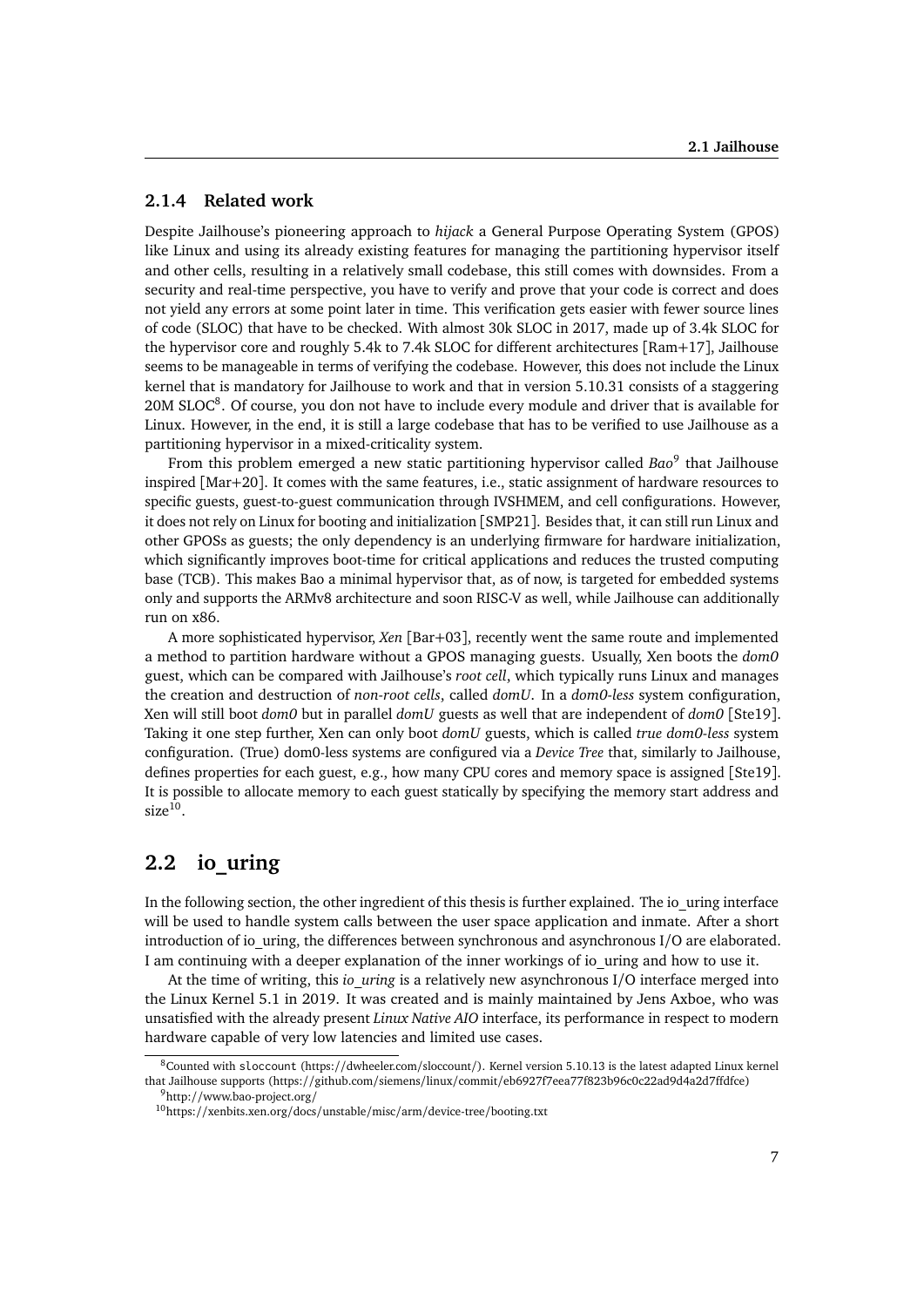#### **2.2.1 Difference between synchronous and asynchronous I/O**

Before talking about *asynchronous* I/O, we have to know the difference to *synchronous* I/O. As an example, we have an application that wants to read from a file. Programs in the user space are not privileged enough to *directly* perform these kinds of operations and therefore have to ask the kernel to do it for them through a *system call*. A system call, specifying an I/O operation, is sent to the kernel and the kernel will initiate the according operation. The application will halt until the system call returned. Now, there are two different mechanisms of system calls and their corresponding I/O operations:

- Synchronous I/O: After the application sent a system call to the kernel, its execution is blocked. The kernel initiates the I/O operation and waits for its completion. After the operation completed, either successfully or not, the kernel sends a signal back to the application that was still in a halting state during that time and did not continue executing more instructions. When the response of the kernel is received, the execution continues and the application is notified about the return value of the operation, compare Figure [2.3a.](#page-20-1) This is practical if we only use a few system calls at different places in our code and immediately work on the file that was read after the application continued running. However, suppose we have multiple system calls shortly after each other. In that case, it will decrease the efficiency of the application and hardware because the CPU has to change between *user mode* and *kernel mode* every time a system call is used. Additionally, the application can issue only one system call at a time because it has to wait for the completion of the I/O operation. If the CPU is capable of executing multiple threads, it will also waste precious CPU time that could have been used for parts in the application that may not depend on the reading of the file, and that could have been executed while waiting for completion of the I/O operation.
- Asynchronous I/O: The problems that come with synchronous I/O will be fixed with an asynchronous behavior of the I/O operations. Instead of waiting until the file is read and can be used in the application, we can issue that *read* operation as an asynchronous I/O operation through a different system call. With asynchronous system calls, the application still waits for the system call to return, but with asynchronous I/O it will return immediately after the I/O operation was issued successfully by the kernel, as shown in Figure [2.3b.](#page-20-1) After the response of the kernel the application continues with its execution of further instructions that do not depend on the I/O operation or even issue new I/O operations. The I/O operation signals the kernel when it is done and the kernel will notify the application that the operation was successfully or not. Now, the application can process the I/O data. This significantly improves hardware utilization, shortens the execution time of the application, and even allows for multiple system calls in parallel. However, asynchronous I/O comes with the caveat that the programmer has to be prepared for its asynchronous nature and that system calls can return in a different order than they were issued, see Figure [2.3b.](#page-20-1) We also have to keep in mind that one system call may depend on another one and that it should wait until it is done, otherwise resulting in a wrong and unexpected behavior.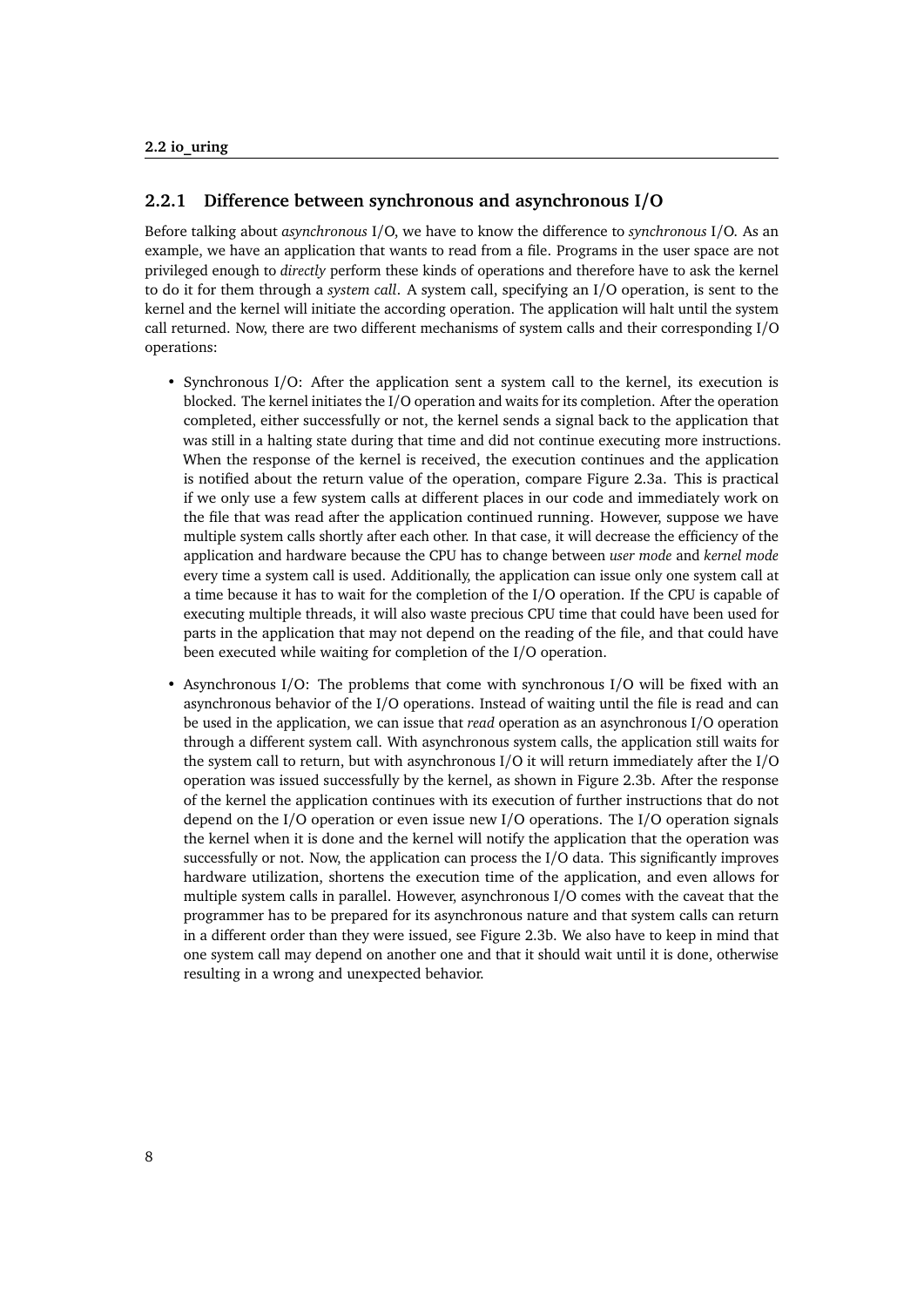<span id="page-20-1"></span>

<span id="page-20-4"></span><span id="page-20-3"></span>**Figure 2.3** – Subfigures visualize the execution of synchronous and asynchronous I/O

#### <span id="page-20-0"></span>**2.2.2 Inner workings of io\_uring**

Fundamentally, io\_uring consists of two separate ring buffers that will be used for a submission queue (SQ) and completion queue (CQ), respectively. *SQ* is filled by the application and holds the I/O operations that should be executed. These operations are stored as submission queue entrys [\(SQEs](#page-40-7)) inside the *SQ*, while the *CQ* is filled by the kernel and contains completion queue entrys [\(CQEs](#page-40-8)) that each represent the return values of the *SQEs*. A high-level overview is presented in Figure [2.4](#page-20-2) and compared with the following real-world example using io\_uring's terminology.

1. *Worker A* has a car part that needs processing in form of spraying it with paint that he is not allowed to do by himself, making him the equivalent of a user space application with restricted

<span id="page-20-2"></span>

**Figure 2.4** – The mechanism of io\_uring as a real-world example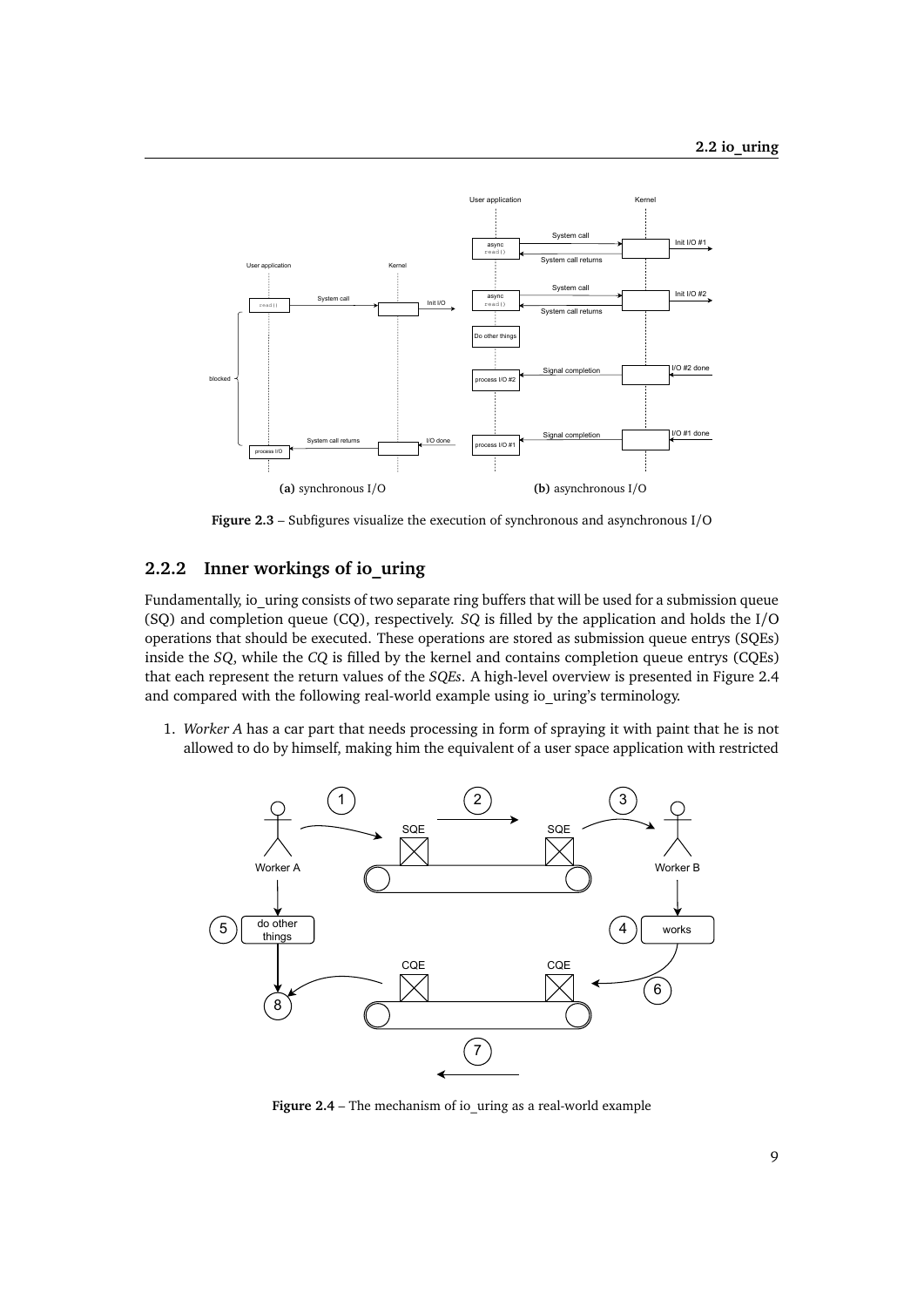permissions. Therefore, *Worker A* puts this part inside a box (SQE) and places it on a conveyor belt.

- 2. The conveyor belt is the SQ and can only hold a certain amount of boxes at once. If the boxes are not taken away at the end of the belt they pile up and *Worker A* cannot put any more boxes onto the belt.
- 3. *Worker B* is on the other side of the belt (SQ) and privileged enough to paint car parts, what can be compared to him being the kernel. He sees the unprocessed box (SQE) on the belt and takes it with him.
- 4. *Worker B* (kernel) opens the box and spray-paints the car part.
- 5. Instead of waiting for that one car part to be painted, *Worker A* can do other work that does not depend on this particular part that is either still sitting on the belt (SQ) or is currently processed by *Worker B*.
- 6. When *Worker B* is done he puts the painted part inside a new box (CQE) and onto another conveyor belt (CQ).
- 7. Similar to the conveyor belt before (SQ), boxes (CQEs) can pile up if the worker on the other side does not take them off the belt.
- 8. *Worker A* takes the box off the belt, opens it, and can now use the painted car part for further manufacturing.

Both *rings* (in the example, conveyor belts) are shared between the kernel space and user space, therefore reducing unnecessary copies between the spaces because both parties can access the same shared *rings*.

After a high-level example of io uring's mechanism and the introduction of its components, we will take a deeper look at io uring itself. During setup, the kernel will allocate the io uring in its own kernel space that is not accessible by the user space and afterward returns a file descriptor. This file descriptor uniquely identifies this instance of the io\_uring that was just set up. Now, to make this instance accessible for the user space application as well, the application will take this file descriptor and uses the system call mmap(2) to create new mappings of the SQ, CQ and an array for SQEs in its own virtual address space. The io\_uring is now shared between the kernel space and user space and both can access it.

Figure [2.5](#page-22-0) visualizes the rings in the memory and we will continue to explain the workflow inside of io\_uring. io\_uring comes with a low-level interface that requires the developer to do most of the steps we are going to see now. The rings are already set up, mapped into the user space and io uring is ready to receive SQEs. The size of the rings, i.e., how many ENTRIES each can hold, is specified during initialization and should be a power of two in the range from 1 to 4096.

- 1. Each ring has two pointers (*head* and *tail*) pointing to single ENTRIES. If both point onto the same entry, the ring is empty and if *tail* is just one entry behind *head* the ring is full cannot take any more SQEs. Initially, the ring is empty and both point onto the same entry.
- 2. The user space application wants to insert SQE #1 into the SQ. It checks the position of *tail* and if the next entry is empty, the user places SQE #1 into the entry *tail* is pointing at and afterward sets *tail* to the next position clock-wise. The user continues placing SQE #2 and #3 into the SQ, moving *tail* every time a step further away from *head*, which does not move for now.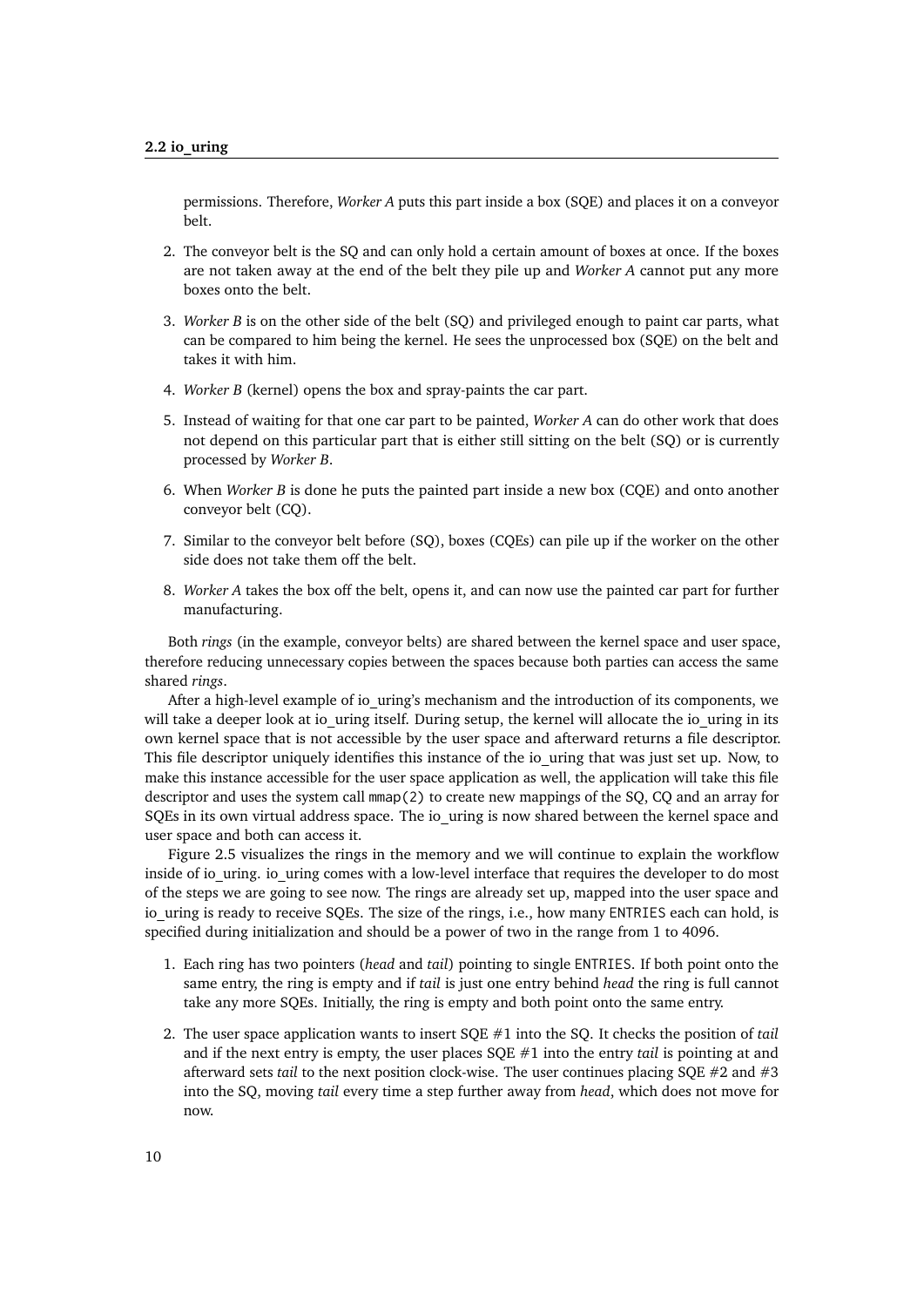<span id="page-22-0"></span>

**Figure 2.5** – io urings concept of two separate ring buffers. SQ is the Submission Queue and CQ is the Completion Queue

- 3. The application signals the kernel to *enter* the io\_uring, telling the kernel that unprocessed SQEs are queued up. The kernel reads from the SQ and initiates asynchronous I/O operations that are stated in the SQEs. These operations can be, for example, *reads/writes* on files or *sendmsg/recvmsg* on sockets. After processing a SQE, the kernel increments the position of *head* inside the SQ. This entry is now free to use for another SQE in the future.
- 4. After the completion of I/O operation, the kernel will do the same procedure as the application before, with the only difference that the kernel puts the return values of each operation into CQEs that are placed inside the CQ. *tail* is moved accordingly. Note, that CQEs do not have to be in the same order as they were as SQEs. In this case, completion of SQE #3 was the fastest and therefore placed first inside the CQ.
- 5. Now, the application looks at the position of *head* and *tail* of the CQ and if they are not equal it implies that the ring is not empty and therefore CQEs are ready to be read. After reading a CQE the application increments *head* by one, making this entry as *seen* and available for a new CQE again.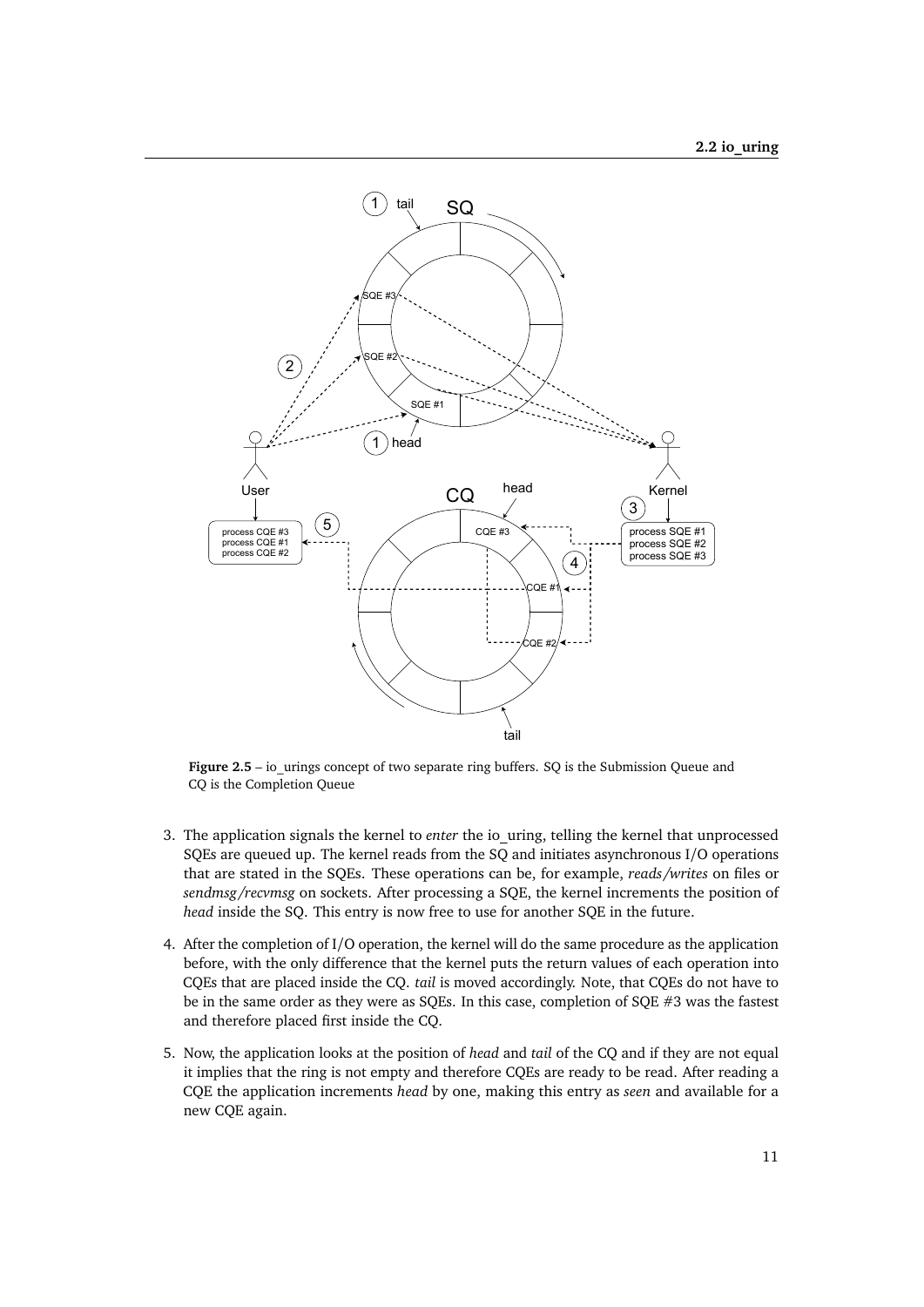As already said, the low-level interface requires the developer to do most these steps manually, however, they are boilerplate code and repeated each iteration. Therefore, to reduce the lines of code and not having to deal with the raw io uring structures, there is also a much easier-to-use wrapper for this interface that is called *liburing*<sup>[11](#page-23-1)</sup>. *liburing* boils down io\_uring to just a few functions that will hide the low-level code needed for asynchronous I/O through this interface. The creator of io uring, Axboe, recommends using *liburing* instead of the raw interface [[Jen](#page-48-9)]; therefore, we will continue to use this library and its functions in this thesis. In Chapter [3,](#page-26-0) *liburing* will be adapted and brought into the inmate giving it the ability to use io\_uring inside an isolated cell. We will continue with a small example on how else io\_uring can be used with *liburing*.

#### <span id="page-23-0"></span>**2.2.3 How to use io\_uring**

Now, the goal of Listing [2.1](#page-24-1) it to show how convenient it is to use *liburing* instead of the low-level io uring interface. Setting up an io uring instance using *liburing* begins with the declaration of a variable that will hold the ring, see line [1,](#page-24-2) and will be used to identify the instance uniquely. Followed by line [2](#page-24-3) to finally initialize it with the number of ENTRIES the SQ can hold, the address of our ring variable and optional flags, that will be none in this case. An example for a flag is IORING\_SETUP\_IOPOLL that tells io\_uring to perform busy-waiting for an I/O completion, meaning it will constantly poll the state of the operation instead of waiting for an asynchronous Interrupt request [\(IRQ\)](#page-40-9), reducing latencies but also consuming more CPU resources. Similarly, there is line [3](#page-24-4) with the difference that it takes a pointer to an io uring-specific structure io\_uring\_params that includes flags as well as other parameters that can be changed. Invoking the initialization function automatically creates all necessary structures and mappings.

<span id="page-23-2"></span>For submission, we need some kind of envelope that will hold our submission queue entry [\(SQE\)](#page-40-7) and will be executed by the kernel. This is done by initializing a pointer to such a structure, and a function that will fill it with an empty SQE gathered from the io\_uring, see line [5,](#page-24-5) where &ring is our io uring instance from before. If the submission queue is full, meaning all ENTRIES are already taken, NULL will be returned.

Next, there are several submission helpers, each representing a single type of I/O operation supported by io\_uring, e.g., reading/writing from a file descriptor or sending/receiving from a socket, that will be used to prepare the yet empty but already reserved SQEs. For simplicity, we will prepare a no-op system call for this specific SQE in line [6](#page-24-6) and additionally set some user data in line [7](#page-24-7) to distinguish this SQE from other ones. struct io\_uring\_sqe has a field user\_data that is copied over from the SQE to the CQE later on and stays unchanged. At this point, we can repeat the process to request ENTRIES-1 more SQEs for system calls that should be executed asynchronously.

Now comes the part that will tell io\_uring to *submit* all open SQEs to the kernel for consumption. This is achieved in line [9.](#page-24-8) As this interface is asynchronous, we may continue with the execution of our application until hitting a point where we need the return value of the system call. To get this return value, first, we have to declare a CQE, the counterpart to an SQE, with line [11](#page-24-9) that will hold the value. Then we have to wait for the completion in line [12](#page-24-10) that will block until any CQE is ready and afterward point our pointer to it. Suppose we have set any user\_data in the SQE. In that case, it will be available through line [12](#page-24-10) and can be used to distinguish between different SQEs that may have been submitted before line [9](#page-24-8) because a CQE does not contain any information about the I/O operation it holds the return value of. After we have processed the CQE and therefore do not need it anymore, we have to call the function in line [14](#page-24-11) such that this CQE in the CQ is marked as read and can be used for another CQE in the future. This prevents the kernel from overwriting a CQE in the

<span id="page-23-1"></span><sup>11</sup>https://github.com/axboe/liburing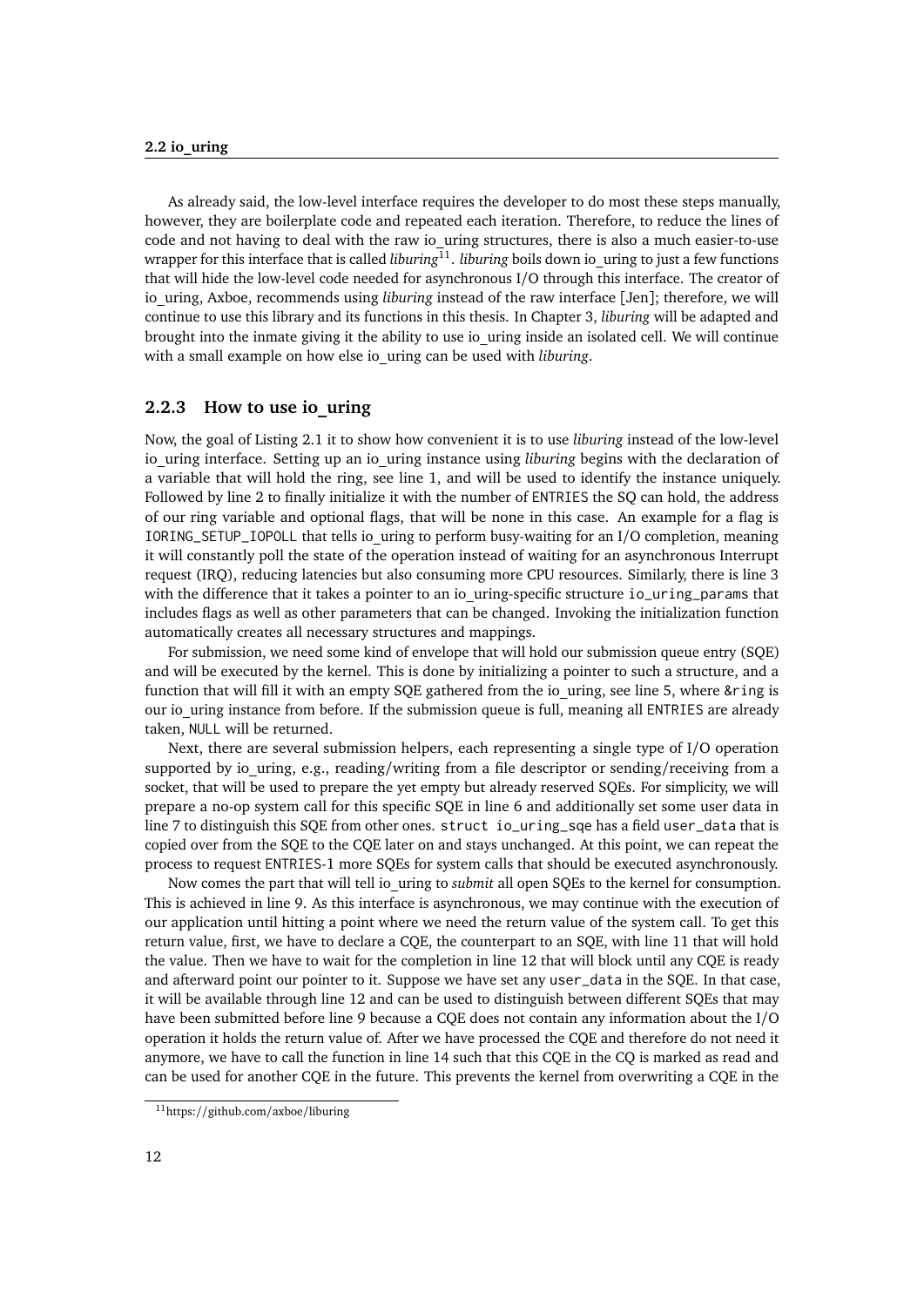ring buffer that has not been processed by the application yet, and it will move the CQ ring head to the next *unseen* CQE; otherwise, line [12](#page-24-10) will always return the same CQE.

When we don not need the io uring instance anymore, we simply tear it down in the last line [16,](#page-24-12) which will unmap all shared ring buffers.

#### <span id="page-24-0"></span>**2.2.4 Summary**

To summarize this section, we have seen the Jailhouse hypervisor that virtually partitions the underlying hardware and assigns it to so-called *cells* individually. Cells are populated by *inmates* that can be General Purpose Operating Systems [\(GPOSs](#page-40-0)) or bare-metal applications. This thesis will use Jailhouse in Chapter [3](#page-26-0) for providing a statically partitioned system with a Linux *root-cell* and a bare-metal application. Furthermore, we have looked at the inner workings of the asynchronous io\_uring interface, the difference to synchronous I/O, and how the interface is used with the library *liburing*, that simplifies working with io\_uring.

```
1 struct io_uring ring ;
2 io_uring_queue_init ( ENTRIES , &ring , 0) ;
3 // Optionally : io_uring_queue_init_params ();
4
5 struct io_uring_sqe * sqe = io_uring_get_sqe (& ring ) ;
6 io_uring_prep_nop ( sqe) ;
7 io_uring_sqe_set_data (sqe , ( void *) 0 x1000 ) ;
8
9 io_uring_submit (& ring ) ;
10
11 struct io_uring_cqe * cqe;
12 io_uring_wait_cqe (& ring , &cqe) ;
13
14 io_uring_cqe_seen (& ring , cqe) ;
15
16 io_uring_queue_exit (& ring ) ;
```
<span id="page-24-12"></span><span id="page-24-11"></span>**Listing 2.1** – Sample application using liburing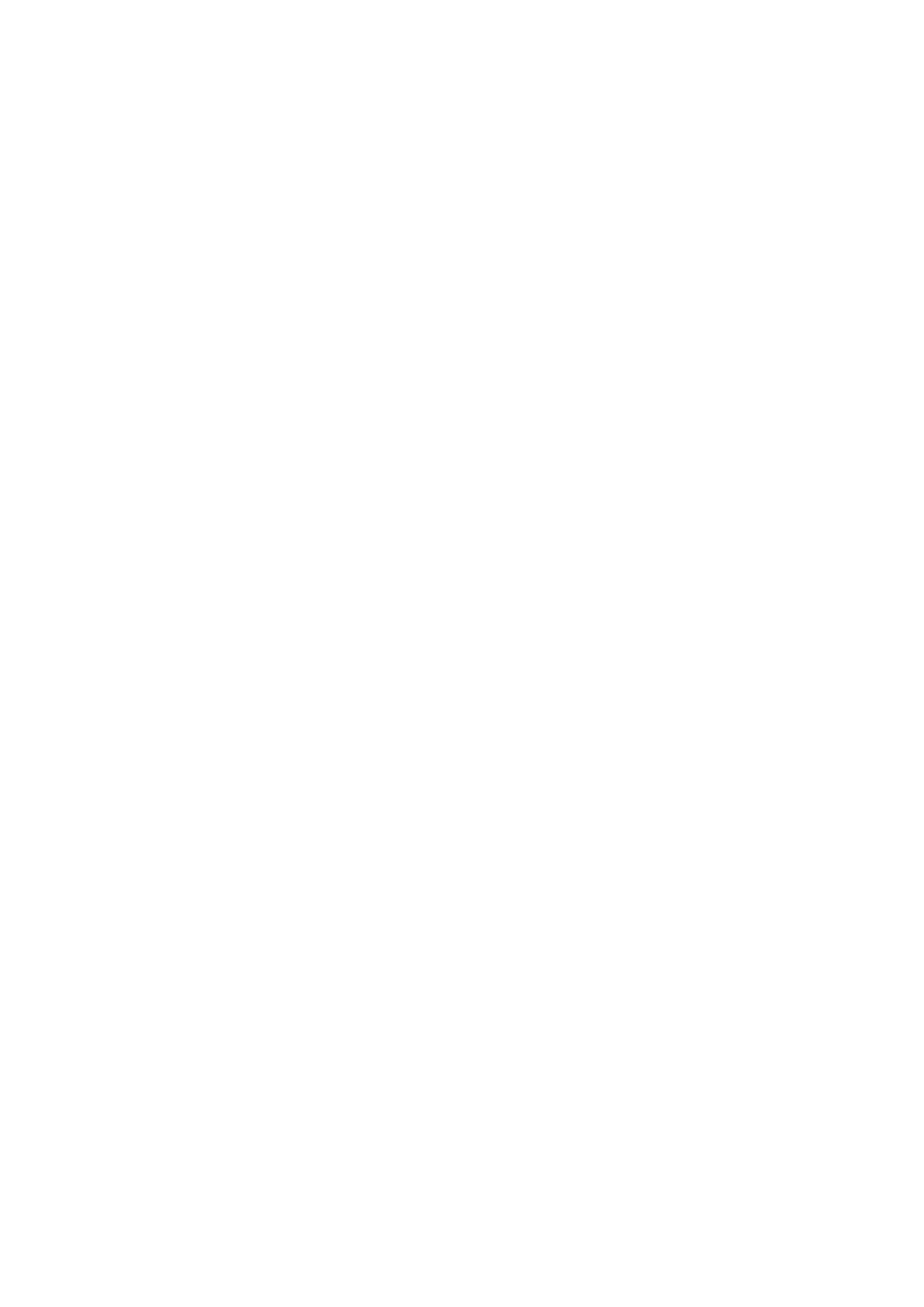# <span id="page-26-0"></span>ARCHITECTURE

First, we will outline the goal, the problem, and the proposed communication flow between the Linux root-cell and the inmate. There is a user space application in the Linux guest, and there is an inmate in an isolated cell that wants to do asynchronous I/O operations. The inmate is a simple bare-metal application; therefore, its code base is relatively small and does not come with the feature-richness of a General Purpose Operating System [\(GPOS\)](#page-40-0). The goal is that the inmate can use *liburing* to access io\_uring of Linux instead, which resides in the root-cell; therefore, *offloading* system calls as the title of this thesis suggests. The problem is that Jailhouse was designed to keep its guests isolated and only allows minimal communication through shared memory and interrupts. We will begin with an explanation of the communication flow.

#### <span id="page-26-1"></span>**3.1 Communication flow**

<span id="page-26-3"></span>The user space application acts as a man-in-the-middle [\(MITM\)](#page-40-10) between the Linux kernel and the inmate, as shown in Figure [3.1.](#page-27-0) The application has to initialize the io\_uring inside the Inter-VM Shared Memory [\(IVSHMEM\)](#page-40-3) such that the inmate can access the memory location of the io\_uring. From now on, the application waits for incoming Interrupt requests [\(IRQs](#page-40-9)) from the inmate. In this thesis, the inmate should assume that the io\_uring is already initialized before its execution. Therefore, the inmate does not have to wait and can immediately access the rings inside the shared memory. The inmate can now prepare SQEs, as shown before in Listing [2.1](#page-24-1) (lines [5-](#page-24-5)[7\)](#page-24-7). When all SQEs are prepared, the inmate sends an IRQ to the application in the root-cell, including the count of SQEs in the SQ. The application, already awaiting the IRQ, then invokes the system call io\_uring\_enter(2) that is responsible for getting io\_uring to complete all pending SQEs. The inmate waits for a CQE to be ready, processes it, and marks it as *seen*, how it is shown in Listing [2.1](#page-24-1) (lines [11-](#page-24-9)[14\)](#page-24-11). As suggested in Figure [3.1,](#page-27-0) if the inmate issued more than one SQE, the inmate waits for the next CQE and repeats the process; otherwise, it goes back to preparing new SQEs or continues with the program.

<span id="page-26-2"></span>In summary, there is only one IRQ from the inmate to the application required, and the latter is just forwarding the inmate's request through a system call to the kernel. Preparing SQEs and reading CQEs does not need any communication between the inmate and application because of io uring's technique of shared ring buffers that both parties have access to.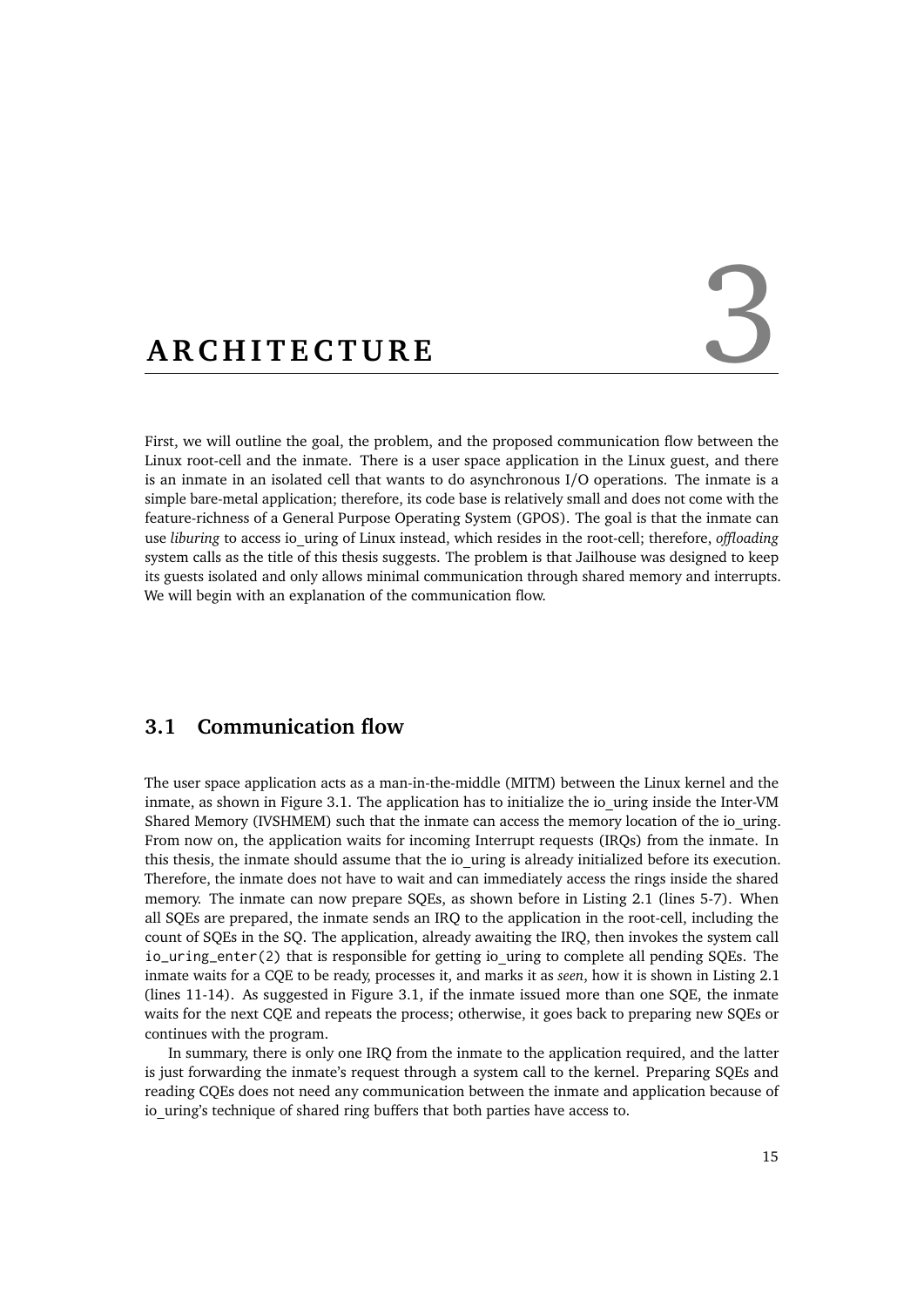<span id="page-27-0"></span>

**Figure 3.1** – The communication flow between inmate, application, and kernel

#### **3.2 Approach**

After an explanation of the communication flow, a general approach is presented. The thesis will go into more detail about the implementation in Section [3.3.](#page-28-0)

As explained in Section [3.1,](#page-26-1) the user space application begins with the initialization of the io uring in the shared memory because otherwise, the inmate would not have access to the rings in the kernel space. Therefore, setting up an io uring, a custom flag must be specified to tell the kernel to locate io uring with its context and SO- and CO-rings at a user-defined memory address. This custom flag is named IORING\_SETUP\_PARAMS\_MEMORY and is set in the structure of the parameters. Additionally, we include parameters that let the application point to the desired memory location where the instance should be located. Usually, io uring would use  $mmap(2)$  to map the rings from the kernel space into the user space individually and get pointers to each of them. The application holds a structure of the io uring and pointers to its members that will be filled from the returned pointer of mmap(2) with the corresponding offsets in the parameter structure. These offsets are provided by io\_uring during the setup. In our case, we do not want a mapping because Jailhouse already mapped the IVSHMEM into the inmate that will be used. Locating an io uring outside of the kernel space at a user-defined memory address is elaborated in Section [3.3.1.](#page-28-1) This raises the problem that io uring is not in charge anymore of allocating the instance and does not fill in the necessary offsets that are crucial for the application to access the instance. To overcome this problem, we need an *anchor* inside of the io uring structure that the inmate will use in Section [3.3.2](#page-28-2) to calculate the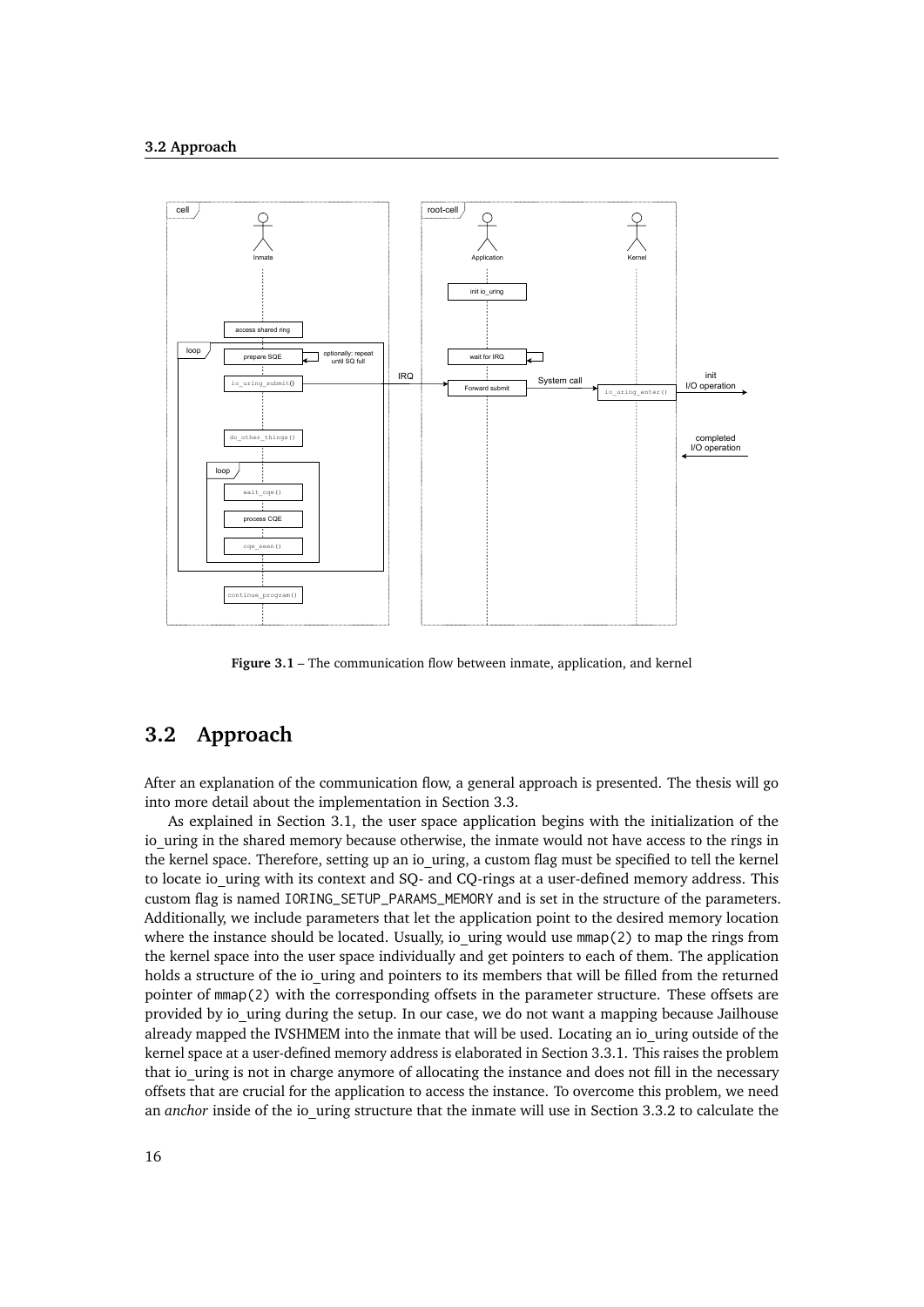offset between its mapped shared memory and the actual memory address the application specified. Each pointer of io\_uring has to be *redirected* such that the inmate can access the interface.

Finally, after placing the io uring at a memory address in the shared memory and moving the pointer to the correct location, *liburing* needs to be modified to send IRQs from the inmate to the application instead of a system call that is not available inside the inmate. From now on, the inmate can use the *liburing* interface to issue asynchronous I/O operations. This concludes the general approach that will be further explained in Section [3.3.](#page-28-0)

#### <span id="page-28-0"></span>**3.3 Implementation**

After a rough overview and familiarizing ourselves with the implementation steps that have to be made, we begin with a more detailed view on locating an io uring at a custom memory address. Then we will examine how the pointers work and should be relocated and subsequently explain how *liburing* is migrated into the inmate.

#### <span id="page-28-1"></span>**3.3.1 Locating io\_uring outside of the kernel space**

As briefly explained in Section [3.2](#page-26-2) we do not want the kernel to allocate the io uring structure and rings inside the kernel space; otherwise, the inmate would not be able to access it. During initialization of the Inter-VM Shared Memory [\(IVSHMEM\)](#page-40-3), the application maps the memory regions from Figure [2.2](#page-16-3) into its own memory space, from which the *read/write* section will be utilized to place the io\_uring inside. The *ring* pointer is allocated at the beginning of the *r/w* section and the custom flag IORING\_SETUP\_PARAMS\_MEMORY, including two pages of the *r/w* section for each ring (SQ and CQ), are set. Afterward, io uring initializes and will use these pointers for the members of *ring*, instead of the pointers that would have been returned by each mmap(2).

On the other side is the inmate that initializes IVSHMEM to access the *r/w* section as well. Similarly, the inmate creates a pointer that points to the beginning of the *r/w* section. At this address resides the *ring* pointer of the application, and its content is copied into the inmates' memory space. Next, a *ring* pointer is created that points to the *ring* in the *r/w* section to reference it. At this point, we have a copy of the *ring* in our inmate and a pointer that points to the *original ring* in the shared  $r/w$  section. Remember, although it is a shared memory, both parties do not use the same memory address for *ring* because it is a mapping. Therefore, this *ring* copy inside of the inmate has its pointers pointed to memory addresses residing in the application's memory space, as shown in Figure [3.2a.](#page-29-0) If the inmate wants to use the io uring, Jailhouse would intercept this malicious memory access and trigger a *VM Exit* for the inmate, thereby stopping it. In the next section, we will explain how to mitigate this behavior.

#### <span id="page-28-2"></span>**3.3.2 Relocating pointers in the inmate**

Continuing with Figure [3.2a,](#page-29-0) we have to *redirect* the pointers inside the *ring* copy to the *ring* pointer inside of the inmate. This is achieved with a new member inside of io uring's structure, called *anchor*, which purpose is to calculate the offset between *ring* in the application and inmate. During io uring's setup, this *anchor* will be assigned its own memory address at which it is allocated.

Remember, the inmate has a local *ring* copy and a pointer pointing to *ring*. Now, the inmate accesses its own *ring* and calculates the offset from the address that is stored in *anchor* and the actual memory address where it is located. The result gives the *distance*, i.e., offset, between both *ring* pointers that are mapped into two different memory spaces but are still shared between the inmate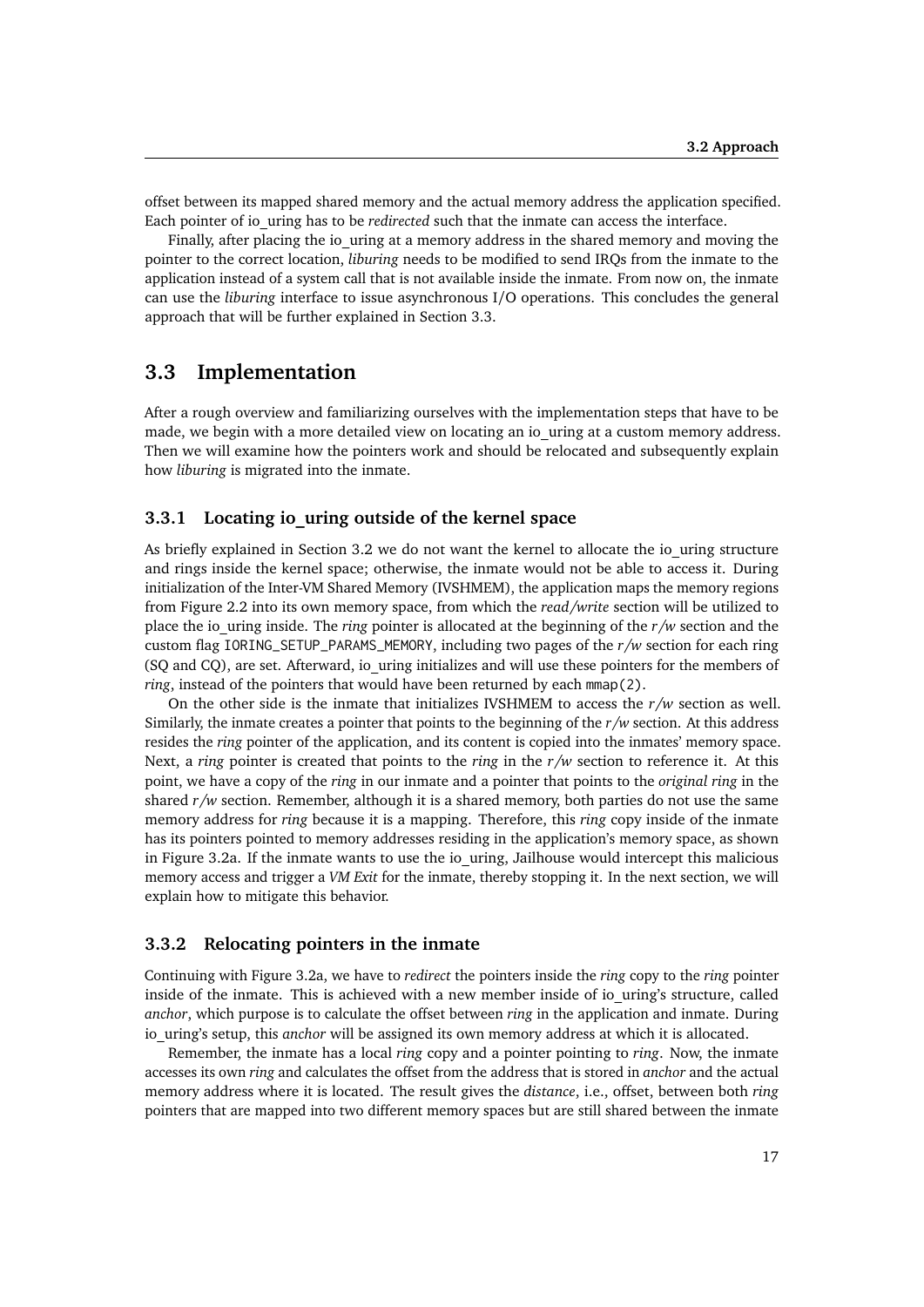#### **3.3 Implementation**

<span id="page-29-0"></span>

**(a)** Overview of mapped *r/w* section and pointers inside *ring* structures



**(b)** Calculating the offset between the *ring*s inside the *r/w* section



**(c)** Redirecting pointers of local *ring* copy to mapped *ring* inside the inmate

**Figure 3.2** – Relocating pointers inside of *ring* copy to point to the mapped *ring* structure inside the inmates shared memory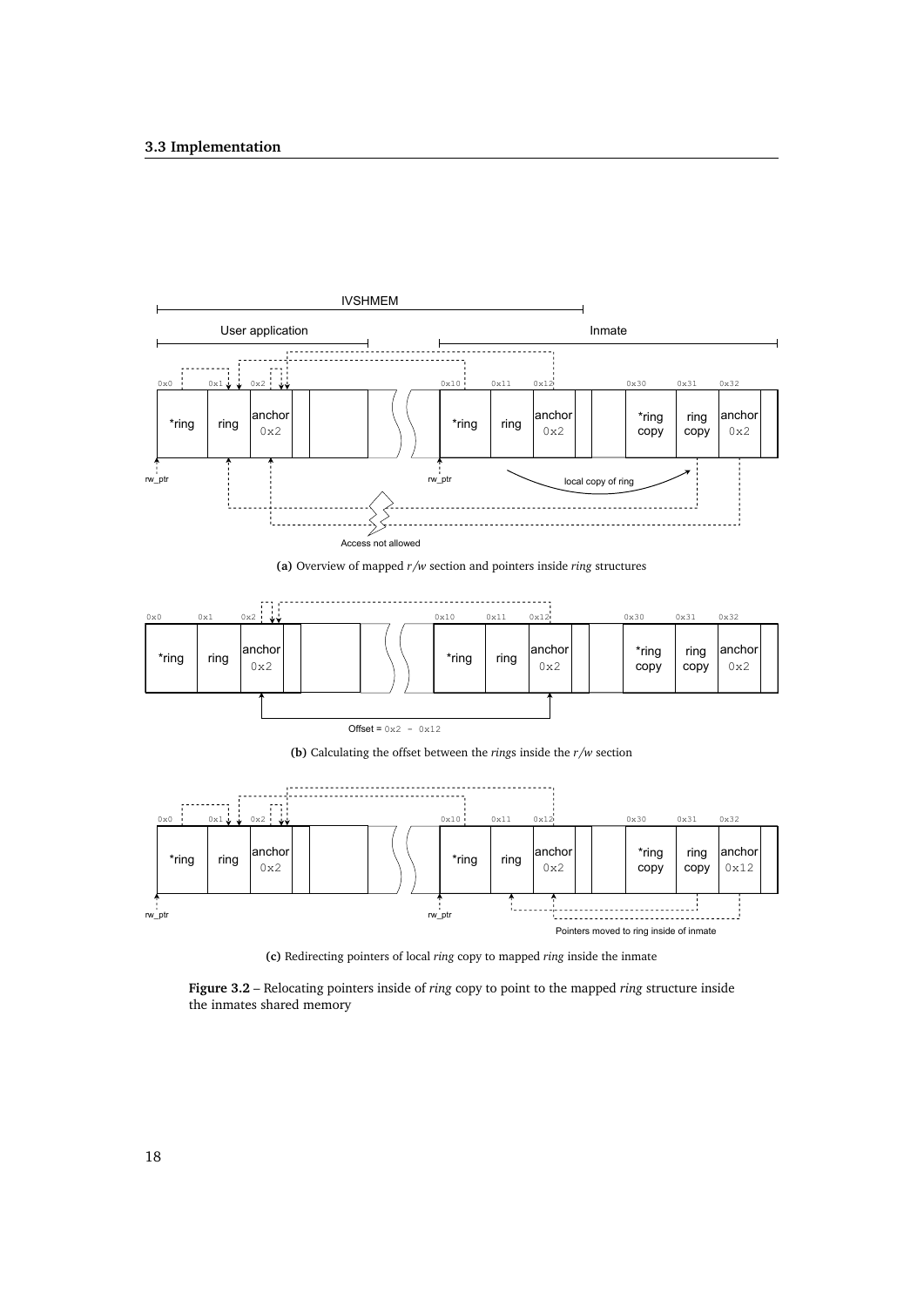and application, see Figure [3.2b.](#page-29-0) For now, both the *ring* inside the inmate and the *ring* copy are still pointing to *ring* inside of the application. The goal is to point the pointers of the *ring* copy to the *ring* that is inside of the inmate and therefore accessible. For each pointer in the io uring structure, we subtract the calculated offset from the address of each member and assign this new address to the equivalent pointers in the *ring* copy. As shown in Figure [3.2c,](#page-29-0) *ring* copy is now pointing to *ring* that resides in the same memory space of the inmate. Finally, we can manually insert SQEs into the *ring* copy that will be propagated into the other *ring* pointers, therefore, making it available for the application.

However, instead of working *raw* with the *ring* structure, we will adapt *liburing* and migrate its functionality into the inmate. This is accomplished in the next Section [3.3.3.](#page-30-0)

#### <span id="page-30-0"></span>**3.3.3 Migration of liburing**

To work with the io uring more comfortably and to provide the user with a familiar interface, we migrate *liburing* into the inmate. Because io uring heavily relies on pointers, it is relatively easy to import fundamental functions of *liburing* that we need for operation in the inmate. For example, the function to retrieve an empty SQE (Section [2.2.3,](#page-23-0) line [12\)](#page-24-10) can be copied into the inmate as it is. In this thesis, the operation *no-op* was ported into the inmate to be used for measurements in Chapter [4.](#page-32-0) No-op does not perform any I/O operation. Nevertheless, this SQE will traverse a complete cycle through the SQ and CQ as explained in Section [2.2.2.](#page-20-0)

However, as addressed in the introduction of Chapter [3,](#page-26-0) the inmate is a bare-metal application that does not have a kernel executing system calls. Therefore, *liburing* inside the inmate needs to be modified such that it uses IRQs to the user space application instead of system calls. Jailhouse provides the inmate with a function send\_irq() that is received by the application and is alternatively used for a system call.

#### <span id="page-30-1"></span>**3.4 Summary**

We have started this chapter with a description of the communication flow between the user space application, kernel, and inmate. This led us to understand that the application is fundamentally placed between the kernel and inmate to act as a bridge between them.

Following that, an implementation approach was elaborated, which was further explained in the last section.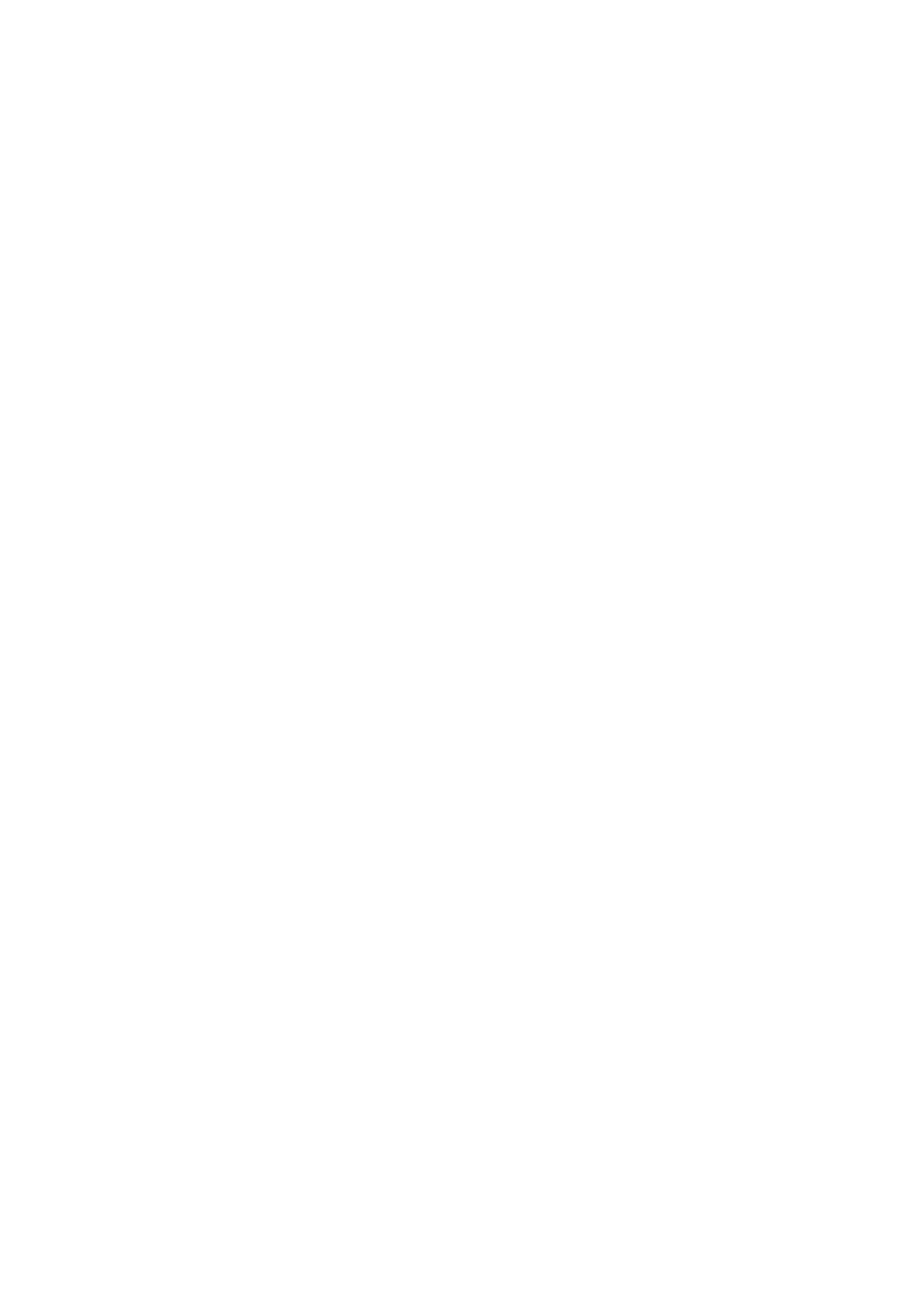# <span id="page-32-0"></span>ANALYSIS

After proposing the architecture to offload system calls from a bare-metal application to a Linux guest that resides on the same machine and explaining the implementation, this thesis evaluates its performance in this chapter. We begin with an introduction of QEMU that emulates Jailhouse with its guests. Afterward, the underlying hardware of the machine that was used for evaluation is stated. Next, measurements are presented and compared between the user space and inmate to give insights on the latency.

### <span id="page-32-1"></span>**4.1 Evaluation environment**

It is favorable to have a dedicated evaluation environment that does not change throughout the measuring process for meaningful results. In this thesis, QEMU is used for development and measurements; however, we will discuss problems with QEMU as a platform for analysis in Section [4.2.3.](#page-35-0)

#### <span id="page-32-2"></span>**4.1.1 QEMU**

QEMU is *a generic and open source machine emulator and virtualizer*[12](#page-32-3). As an emulator, QEMU can run operating systems and applications on different hardware than initially designed for, e.g., it is possible to run the Raspberry Pi OS, which is based on ARM, on a machine with the x86 architecture. This is achieved by dynamically translating the *targets* (the OS or program that is emulated) CPU instructions into host (the architecture QEMU is running on) instructions [[Bel05](#page-48-10)]. The benefits are emulations between various architectures with reasonably good performance. Besides that, QEMU is also a virtualizer, meaning it runs operating systems already compatible with the underlying architecture and, therefore not having to translate between target and host code. For vastly better performance than with emulating, the hardware is virtually split up, and portions are assigned to the target OS, such that it can interact with the hardware directly.

<span id="page-32-4"></span>Another advantage of having a virtual machine [\(VM\)](#page-40-11) is the (virtual) isolation from the host machine. A guest sits in a sandbox controlled by QEMU and protects the host from malicious behavior of the guest. Additionally, a guest can crash or reboot without affecting the host machine, which is beneficial when dealing with low-level OS code that potentially can crash the VM.

QEMU was chosen as a development and virtualization platform because of its minimalism and ability to run OSs that were not adapted for QEMU beforehand. On top of that, Jailhouse

<span id="page-32-3"></span><sup>12</sup>https://www.qemu.org/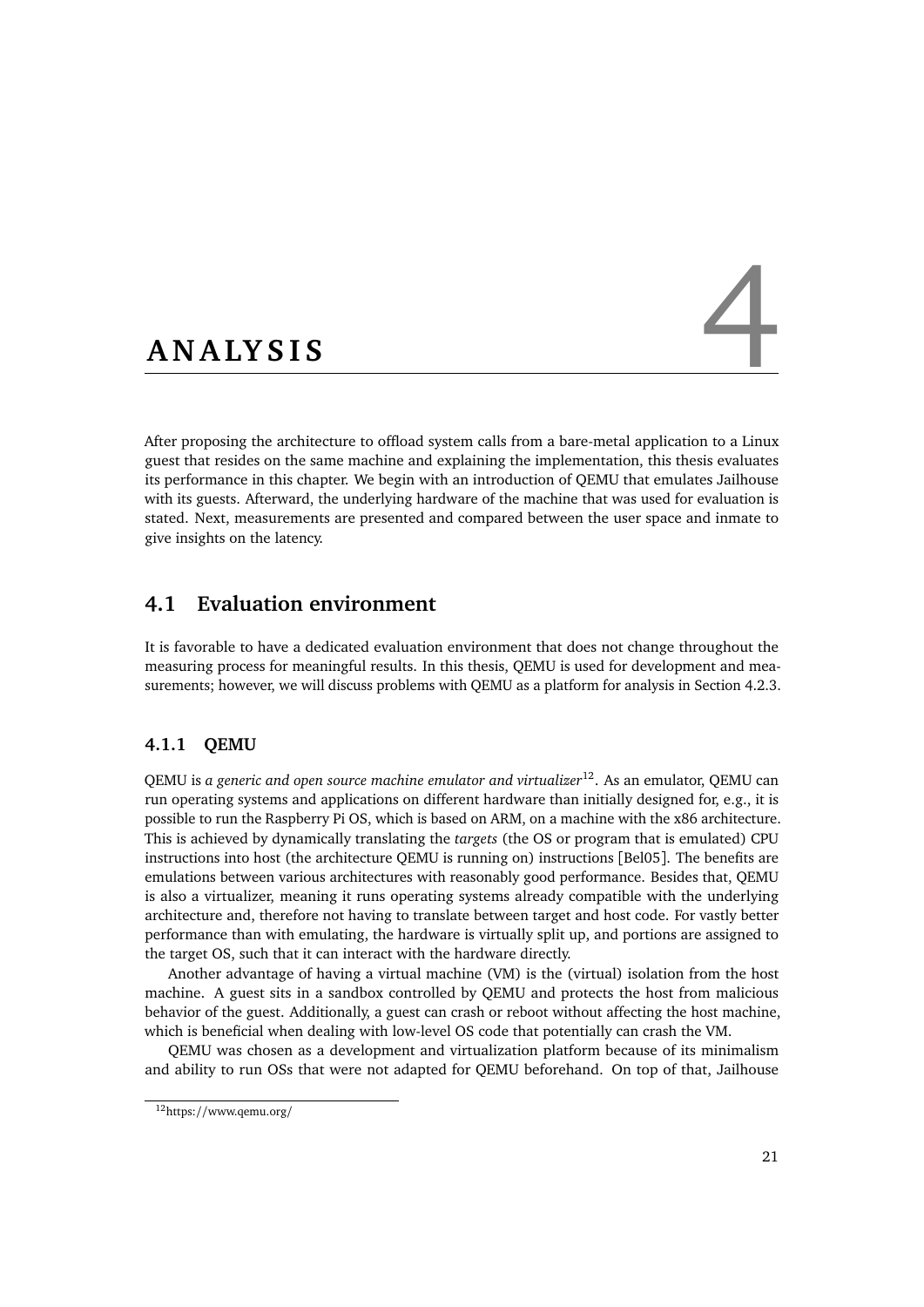#### **4.1 Evaluation environment**

already came with a ready-to-use image for  $OEMU^{13}$  $OEMU^{13}$  $OEMU^{13}$ , therefore without having to deal with cell configurations and their creation as mentioned in Section [2.1.2.](#page-15-0)

#### <span id="page-33-0"></span>**4.1.2 Hardware**

Although performance and measurements vary between hardware and virtualization, the specifications of the used machine are presented in Table [4.1.](#page-33-5) Two cores were assigned to QEMU, one for the root-cell and inmate each, and 1GB of RAM.

#### <span id="page-33-1"></span>**4.2 Measurements**

Measurements are essential to verify that an implementation is functional and operates as intended. This chapter will present the measurements of different tests that evaluate the latency and overhead introduced by offloading system calls through io\_uring.

#### <span id="page-33-2"></span>**4.2.1 Method**

While time is a reasonable measurement unit because a developer would like to know how long it will take from issuing an submission queue entry [\(SQE\)](#page-40-7) to receiving the corresponding completion queue entry [\(CQE\)](#page-40-8), this thesis utilizes another method.

<span id="page-33-7"></span>Relatively modern processors of the x86 architecture come with a time stamp counter  $(TSC)^{14}$  $(TSC)^{14}$  $(TSC)^{14}$  $(TSC)^{14}$ . This counter increments a register on every CPU cycle since it was reset. As more multi-core processors emerged, the TSC lost its accuracy because programs are usually not fixed to a single core and run parallel with other programs. The current value of the counter is read with the instruction rdtsc.

Even though the TSC is not accurate any more in most situations, it can be used with Jailhouse because this hypervisor can split off single cores and assign them to bare-metal applications, such that they do not have to share CPU time with other guests. In this thesis, a modified inmate is used that contains the proposed implementation of io\_uring and liburing and three tests for measuring the elapsed CPU cycles. First, the overhead has to be measured that will tell how many cycles elapse between calling rdtsc right after each other. The current TSC is saved in a variable start, and in the following line, the counter is retrieved again and saved in the variable end. The difference between these two values gives us the number of cycles elapsed. Now, we can insert any functions or instructions between these two rdtscs calls to know how many cycles were needed for the execution of the encapsulated operations. How io\_uring performed inside the inmate is presented next.

<span id="page-33-4"></span><span id="page-33-3"></span><sup>13</sup>https://github.com/siemens/jailhouse-images#quickstart-for-virtual-targets

<span id="page-33-6"></span><span id="page-33-5"></span><sup>14</sup>https://man.netbsd.org/x86/rdtsc.9

| Property          | Specification                                |
|-------------------|----------------------------------------------|
| Processor         | Intel(R) Core(TM) $i7-3630$ OM CPU @ 2.40GHz |
| <b>CPUs</b>       | 8                                            |
| RAM               | 7841MB                                       |
| OS                | Ubuntu 18.04.6 LTS                           |
| cat /proc/version | Linux version 5.4.0-84-generic               |

**Table 4.1** – Specifications of the machine for development and measurements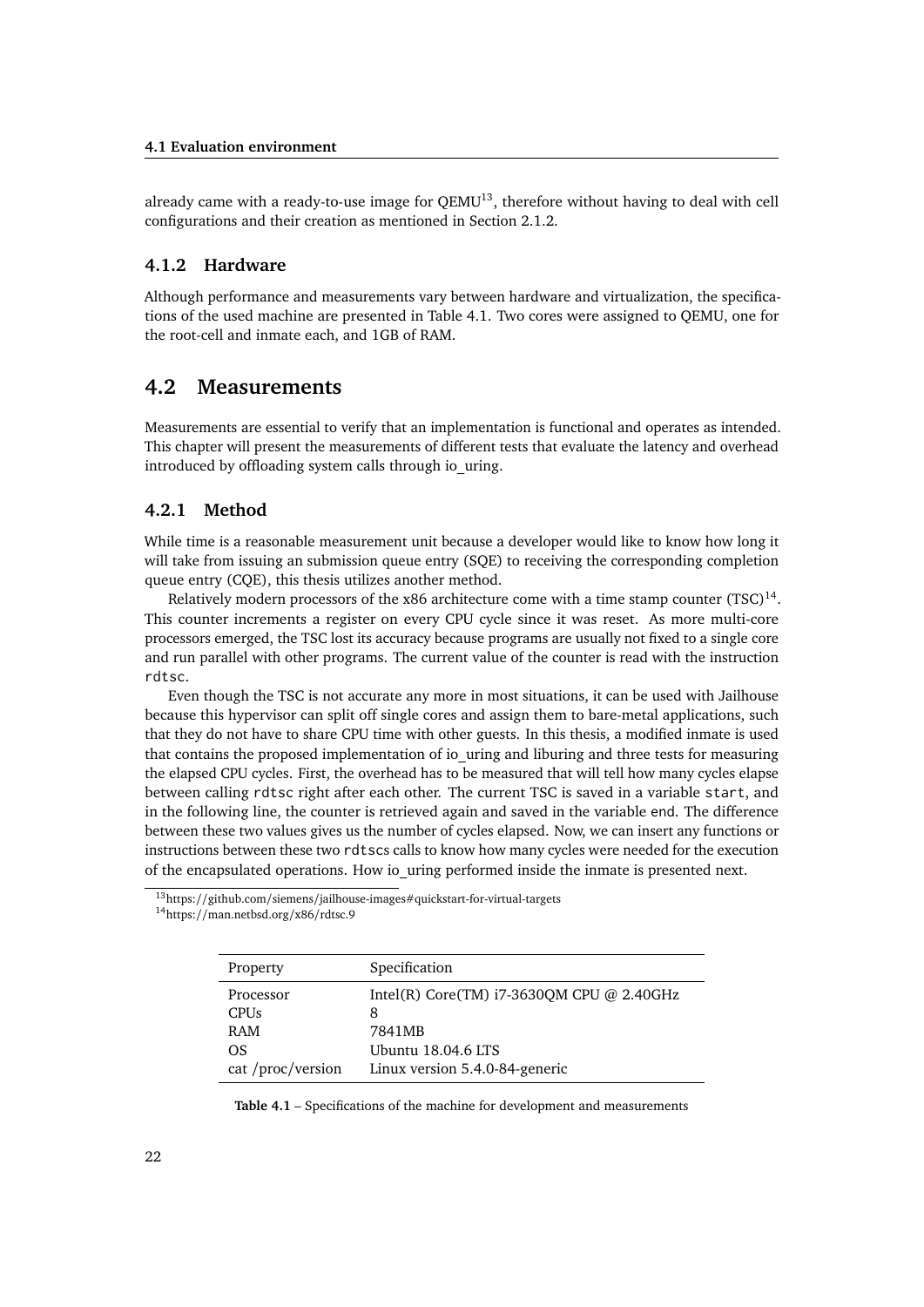#### **4.2.2 Results**

The following three measurements were recorded:

- Overhead of rdtsc()
- io uring issues a NOP without setting data on the SQEs
- io uring issues a NOP with setting data on the SQEs

These measurements were once performed inside the user space application without the implementation presented in this thesis because the application has access to the kernel and io uring and once inside the inmate, utilizing the implementation that builds on IVSHMEM. Due to limitations, there are only 5,000 records for each measurement inside the inmate, whereas 500,000 records for the user space application.

All measurements are cleaned from outliers, i.e., any value that is more than three standard deviations from the mean. A moving average was applied because the measurements fluctuated vastly and were not correctly representable in the graphs.

In Figure [4.1](#page-34-0) the overhead of rdtsc() is measured and compared between the user space application and the inmate. The application has its mean at around 20 CPU cycles for the overhead of rdtsc(), whereas the inmate has its mean at 21 cycles. There is just a tiny difference noticeable, which makes sense because this measurement does not rely on io*<sup>u</sup> ringandthesharedmemor y*.

Now, in Figure [4.2](#page-35-2) we compare the most minimal cycle for fully traversing through the io\_uring interface. First, only a NOP is issued, meaning there is no hardware we have to wait for, and no data inside the SQEs is set. In this comparison, we begin to see a significant difference between the application and inmate. The application averages at 4,137 CPU cycles, while the inmate needs 340,567 cycles on average. This is since the inmates io\_uring has to pass through much more layers than the application. As seen in Figure [3.2,](#page-29-0) the inmate has a *ring* copy that points to another *ring* inside its own virtual memory space. However, this other instance is just a pointer as well that is also mapped from the root-cell into its own cell. The inmate has to dereference a lot more pointers than the application. Next, Jailhouse strictly manages the hardware and memory accesses, which must be checked for malicious accesses each time a cell wants to get data from memory.

However, in the real world, it is desirable to set data on each SQE; otherwise, it is impossible to distinguish different SQEs from each other, except a maximum of one SQE is issued at all times or the ring size is equal to 1. Therefore, a comparison with setting data on an SQE is given in Figure [4.3.](#page-35-3)

<span id="page-34-0"></span>

Figure 4.1 – Comparison of rdtsc() overhead between user space and inmate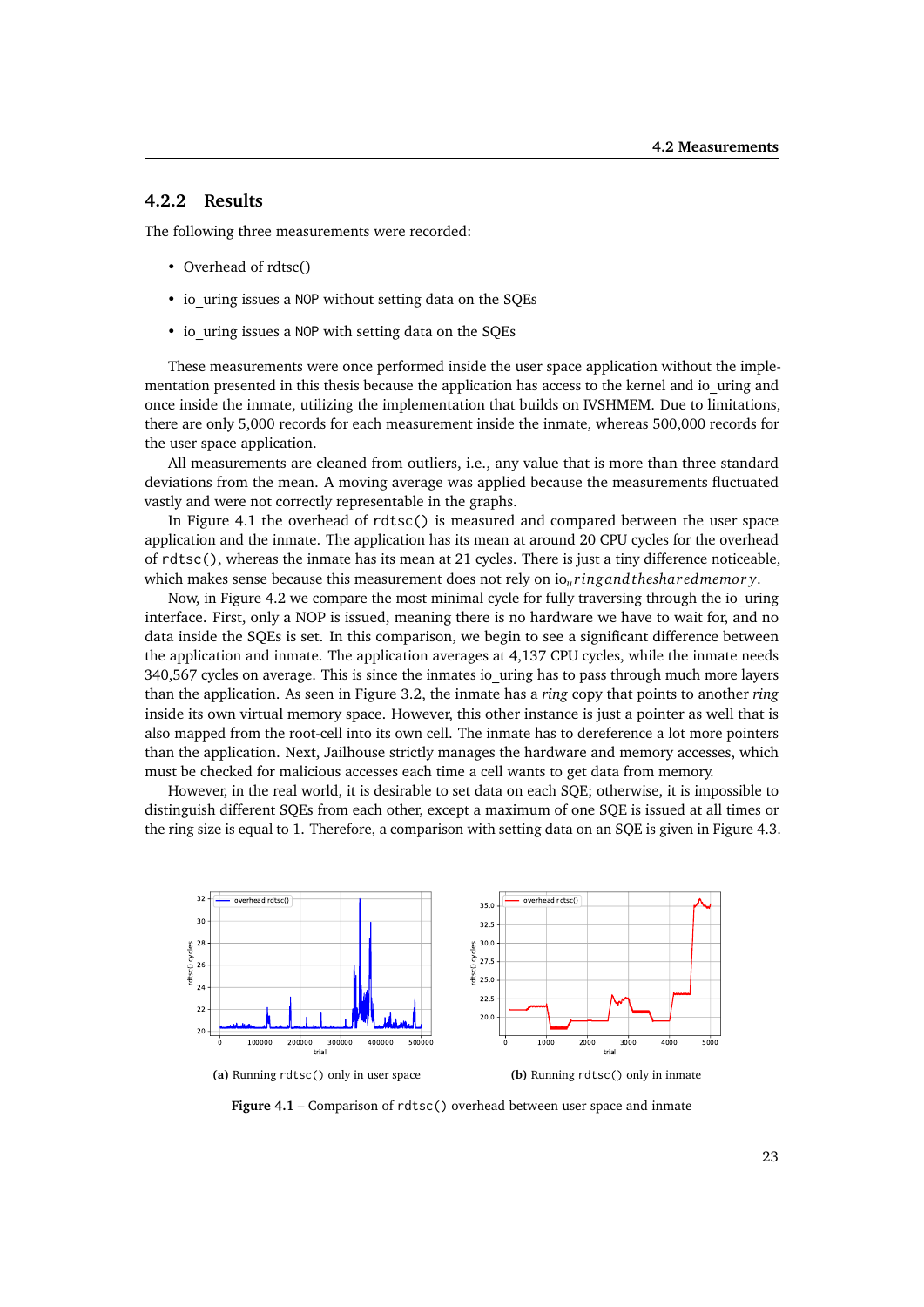<span id="page-35-2"></span>

**(a)** without io\_uring\_sqe\_set\_data() in user space

**(b)** without io\_uring\_sqe\_set\_data() in inmate

**Figure 4.2** – Comparison of issuing SQEs without io\_uring\_sqe\_set\_data() between user space and inmate

<span id="page-35-3"></span>



**(a)** with io\_uring\_sqe\_set\_data() in user space

**(b)** with io\_uring\_sqe\_set\_data() in inmate

**Figure 4.3** – Comparison of issuing SQEs with io\_uring\_sqe\_set\_data() between user space and inmate

With a mean of 4,170 CPU cycles in the user application, it takes slightly more cycles than without setting data in the user space (Figure [4.2a\)](#page-35-2). Due to another memory access and more dereferencing, the inmate takes 487,894 cycles on average – nearly 150,000 cycles more than before.

<span id="page-35-0"></span>Anyway, these measurements have to be taken with a grain of salt elaborated in the next section.

#### **4.2.3 Measuring in VMs**

These measurements were performed inside of Jailhouse that was virtualized with QEMU, while QEMU does not run bare-metal and needs to run on top of a General Purpose Operating System [\(GPOS\)](#page-40-0). These are a lot of layers that the user space application and inmate have to pass through, which has an impact on the count of cycles necessary to execute instructions.

<span id="page-35-1"></span>A more appropriate measurement has to be done on bare-metal hardware, which Jailhouse is intended for but was not in the scope of this thesis.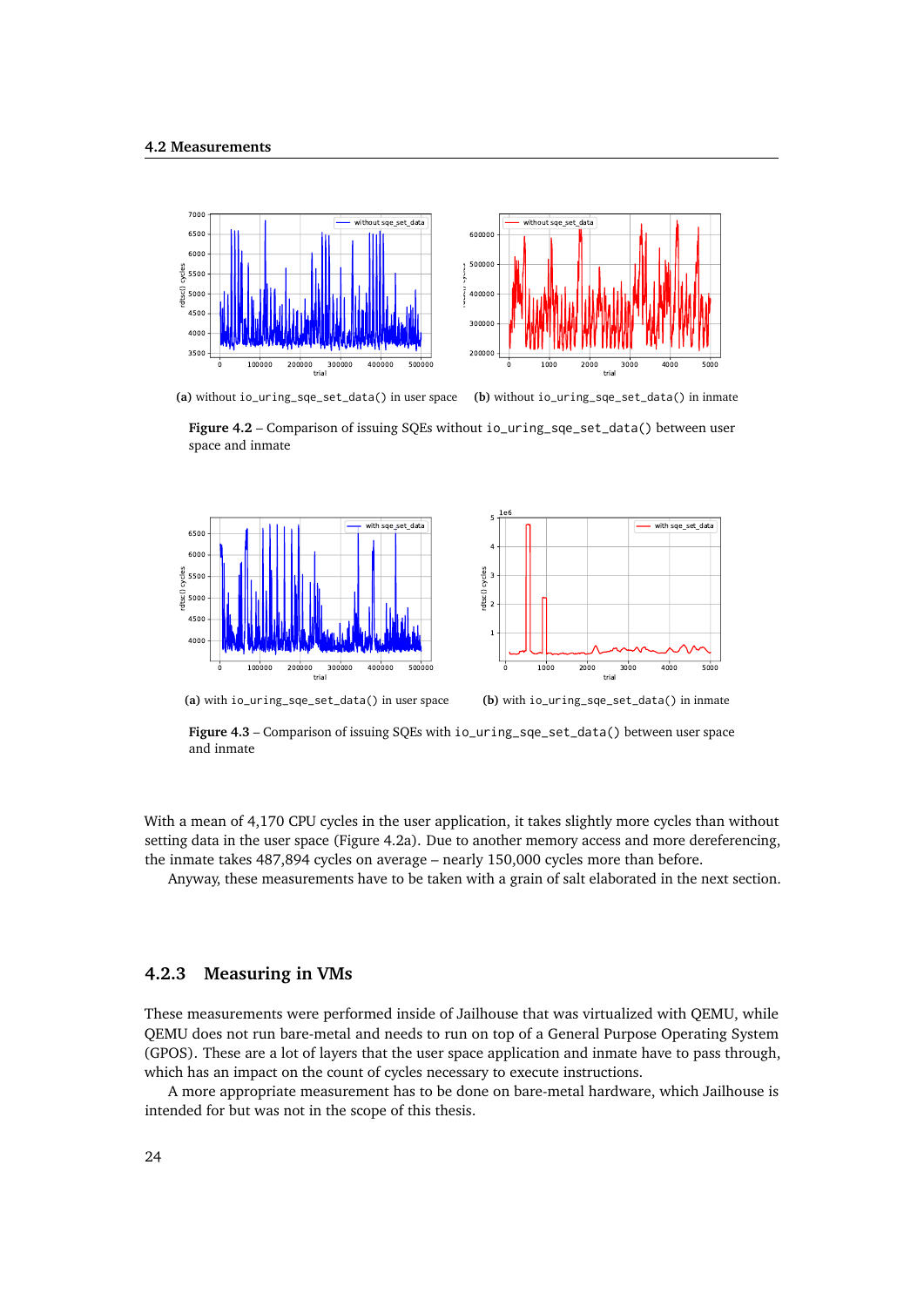### **4.3 Summary**

In this chapter, we have introduced and explained the environment that was used for taking measurements. The performance of io uring inside the user application (root-cell) and inside the inmate (cell) was measured and evaluated for the most minimal usage of the io\_uring interface. We were able to see a vast increase of CPU cycles, counted with the time stamp counter [\(TSC\)](#page-40-12), in the inmate due to the fact of using many pointers that are needed to overcome Jailhouse's partitioning of guests and thereby using the interface. It was also suggested that these measurements are not precise and should be taken with caution.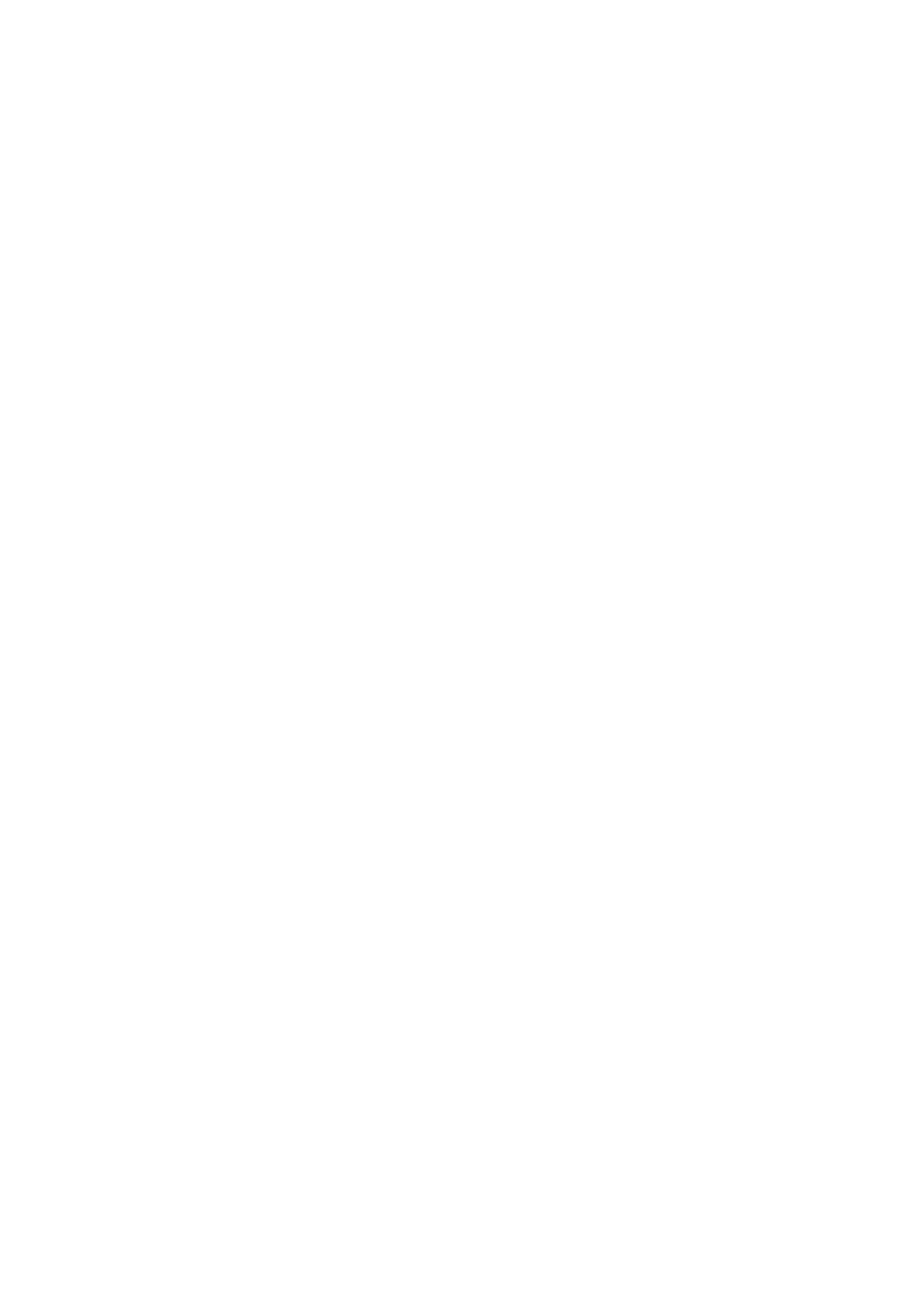# <span id="page-38-0"></span>CONCLUSION

This thesis shows the implementation of a mechanism to offload system calls from virtually isolated guests in the *Jailhouse* hypervisor. The hypervisor statically partitions the hardware and assigns those resources to *cells*. A *root-cell* is always present in the Jailhouse and houses the Linux kernel as its guest. The other part of this thesis is the relatively new *io\_uring* interface that allows applications to issue asynchronous I/O calls, e.g., reading from files.

This thesis aims to exploit the shared memory that Jailhouse can establish between two cells for communication. A user space application in Linux initialized io\_uring inside the memory, such that the inmate can access it. However, modifications to io\_uring had to be made because the rings are usually allocated in the kernel space of Linux that is not accessible by other guests. The *liburing* library was adapted in small portions to the inmate, so developers can use the already known functions to interact with the io\_uring.

The performance between the usage of io uring inside the Linux kernel and inmate is drastically different, but since the inmate has to pass through many layers of memory and the user space that acts as a broker between the inmate and kernel. However, measurements were inaccurate because they were recorded in QEMU.

In conclusion, this thesis implemented a proof-of-concept that leverages the partitioning hypervisor Jailhouse and io uring to provide non-root-cells with asynchronous I/O. However, the implementation includes the bare minimum of functionality and does not have a useful purpose because only a NOP operation of io\_uring was implemented and used for measurements.

In the future, more asynchronous I/O of io uring can be implemented, showcasing inmates doing actual I/O operation through the interface and more comparisons to operations in the application. The implementation must also be ported to real hardware, running Jailhouse bare-metal, to get better readings of the CPU cycles used.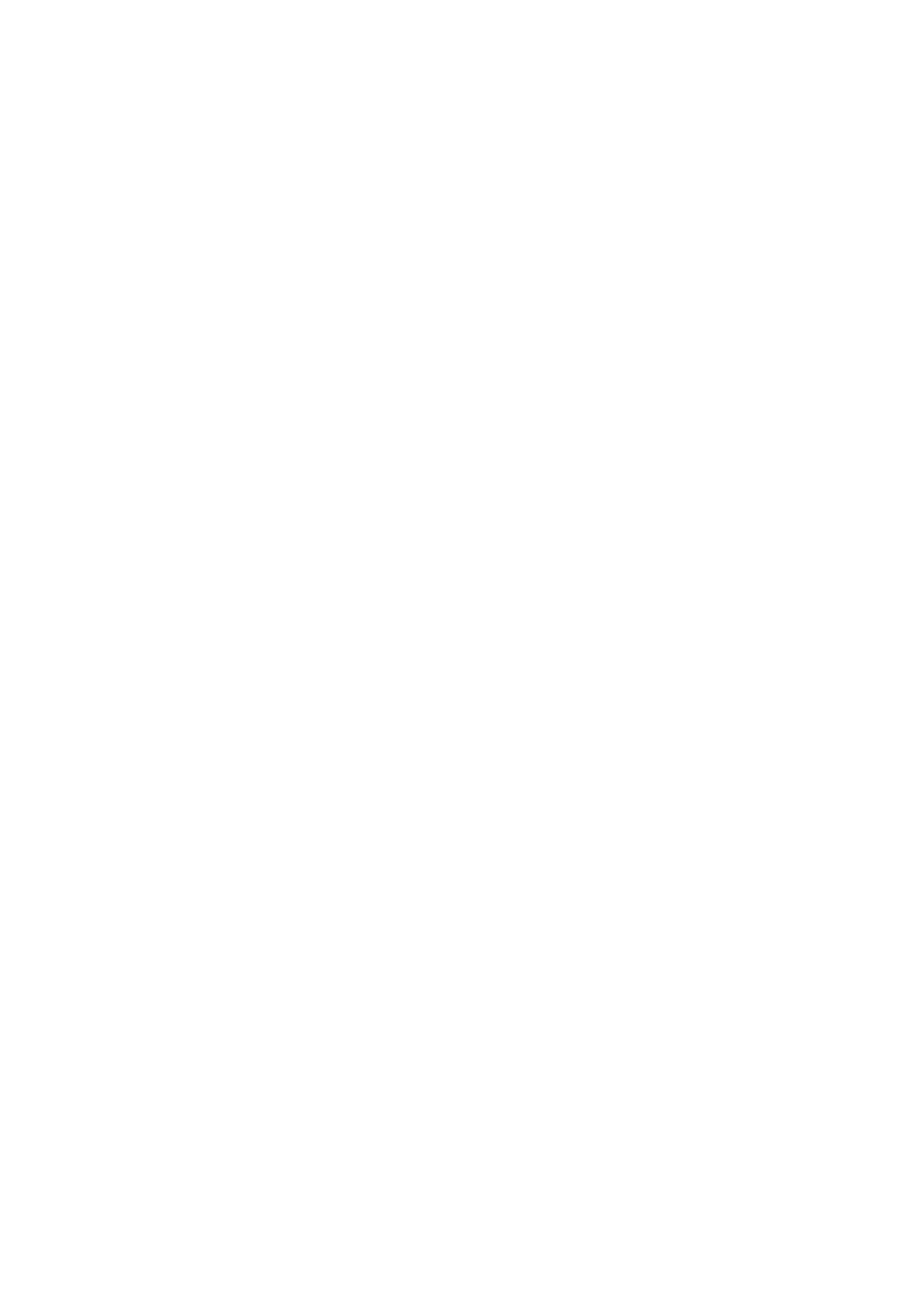# <span id="page-40-2"></span>LIST OF ACRONYMS

<span id="page-40-12"></span><span id="page-40-11"></span><span id="page-40-10"></span><span id="page-40-9"></span><span id="page-40-8"></span><span id="page-40-7"></span><span id="page-40-6"></span><span id="page-40-5"></span><span id="page-40-4"></span><span id="page-40-3"></span><span id="page-40-1"></span><span id="page-40-0"></span>

| virtual machine                  |
|----------------------------------|
| Interrupt request                |
| General Purpose Operating System |
| Input/Output                     |
| Inter-VM Shared Memory           |
| Base Address Register            |
| source lines of code             |
| trusted computing base           |
| submission queue entry           |
| completion queue entry           |
| man-in-the-middle                |
| time stamp counter               |
|                                  |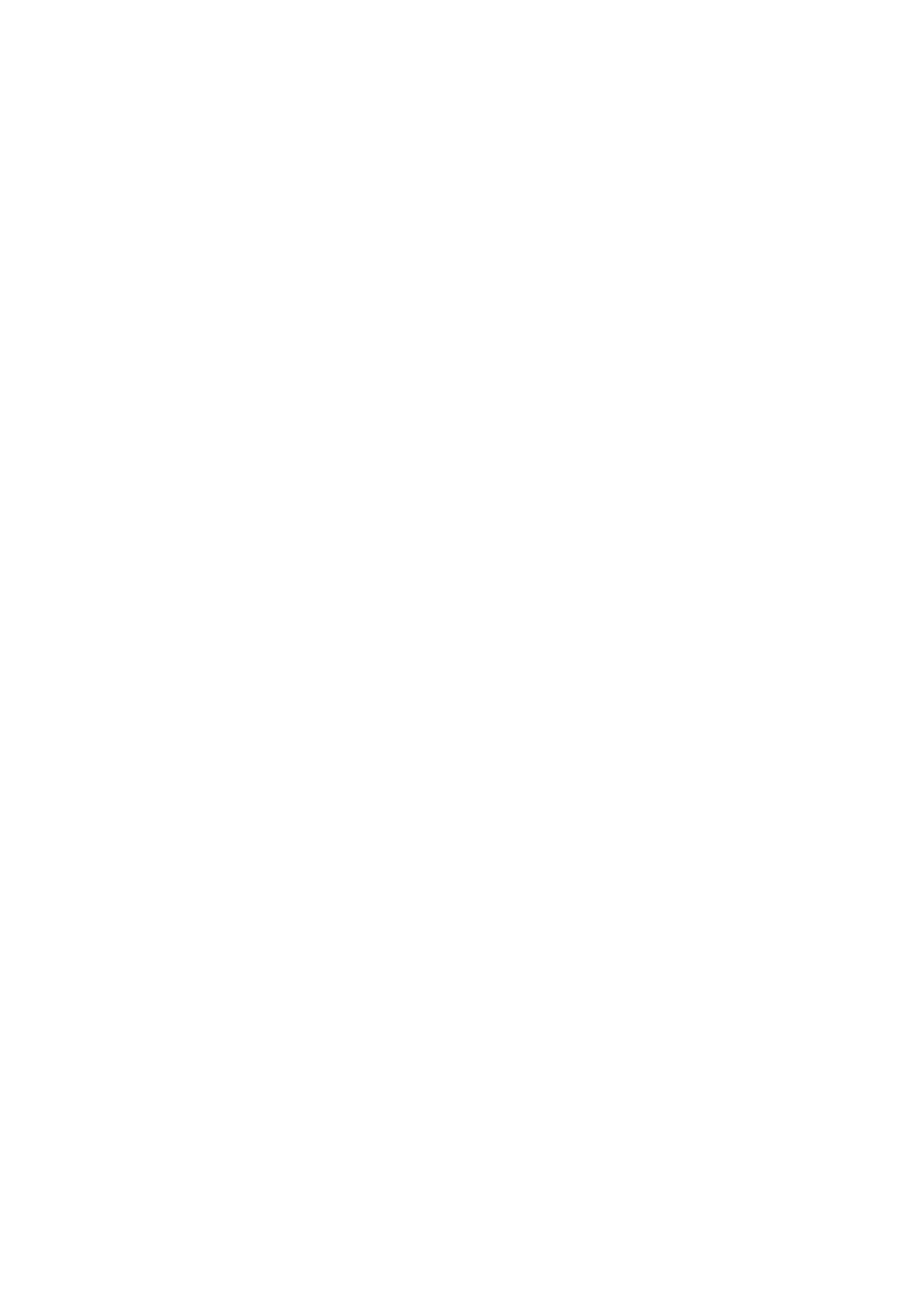# <span id="page-42-0"></span>LIST OF FIGURES

|     | 2.1 Initialization of the Jailhouse hypervisor and running an inmate on a partitioned CPU 4 |      |
|-----|---------------------------------------------------------------------------------------------|------|
| 2.2 | Structure of the shared memory region that is required for IVSHMEM (Inter-VM                |      |
|     |                                                                                             | $-5$ |
| 2.3 | Subfigures visualize the execution of synchronous and asynchronous $I/O \dots \dots$        | 9    |
| 2.4 |                                                                                             | - 9  |
|     | 2.5 io urings concept of two separate ring buffers. SQ is the Submission Queue and CQ       |      |
|     |                                                                                             |      |
| 3.1 | The communication flow between inmate, application, and kernel $\dots \dots \dots \dots$ 16 |      |
| 3.2 | Relocating pointers inside of ring copy to point to the mapped ring structure inside        |      |
|     |                                                                                             |      |
| 4.1 | Comparison of rdtsc() overhead between user space and inmate 23                             |      |
|     | 4.2 Comparison of issuing SQEs without io_uring_sqe_set_data() between user space           |      |
|     |                                                                                             |      |
|     | 4.3 Comparison of issuing SQEs with io_uring_sqe_set_data() between user space              |      |
|     |                                                                                             |      |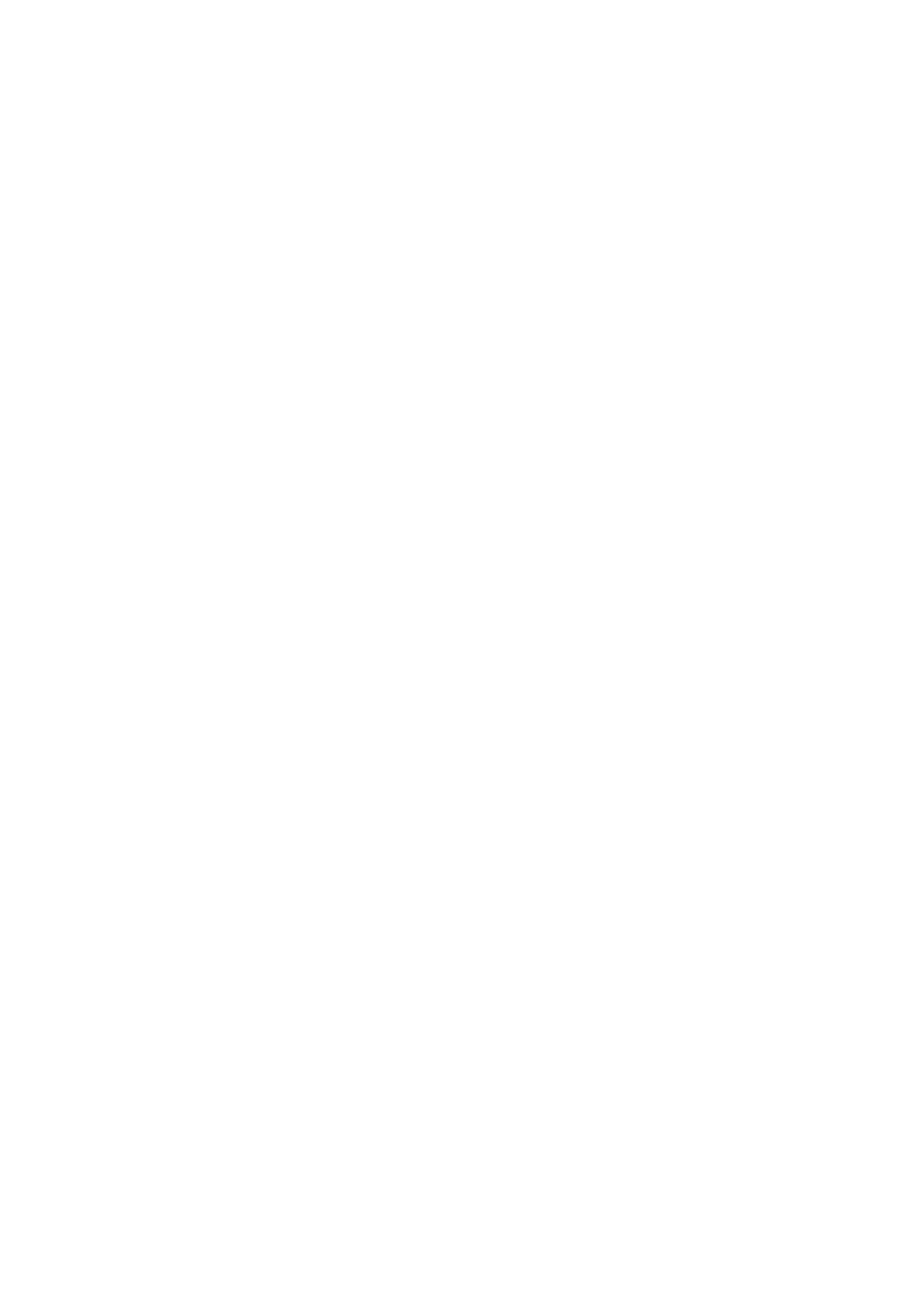# <span id="page-44-0"></span>LIST OF TABLES

[4.1 Specifications of the machine for development and measurements](#page-33-5) . . . . . . . . . . . . 22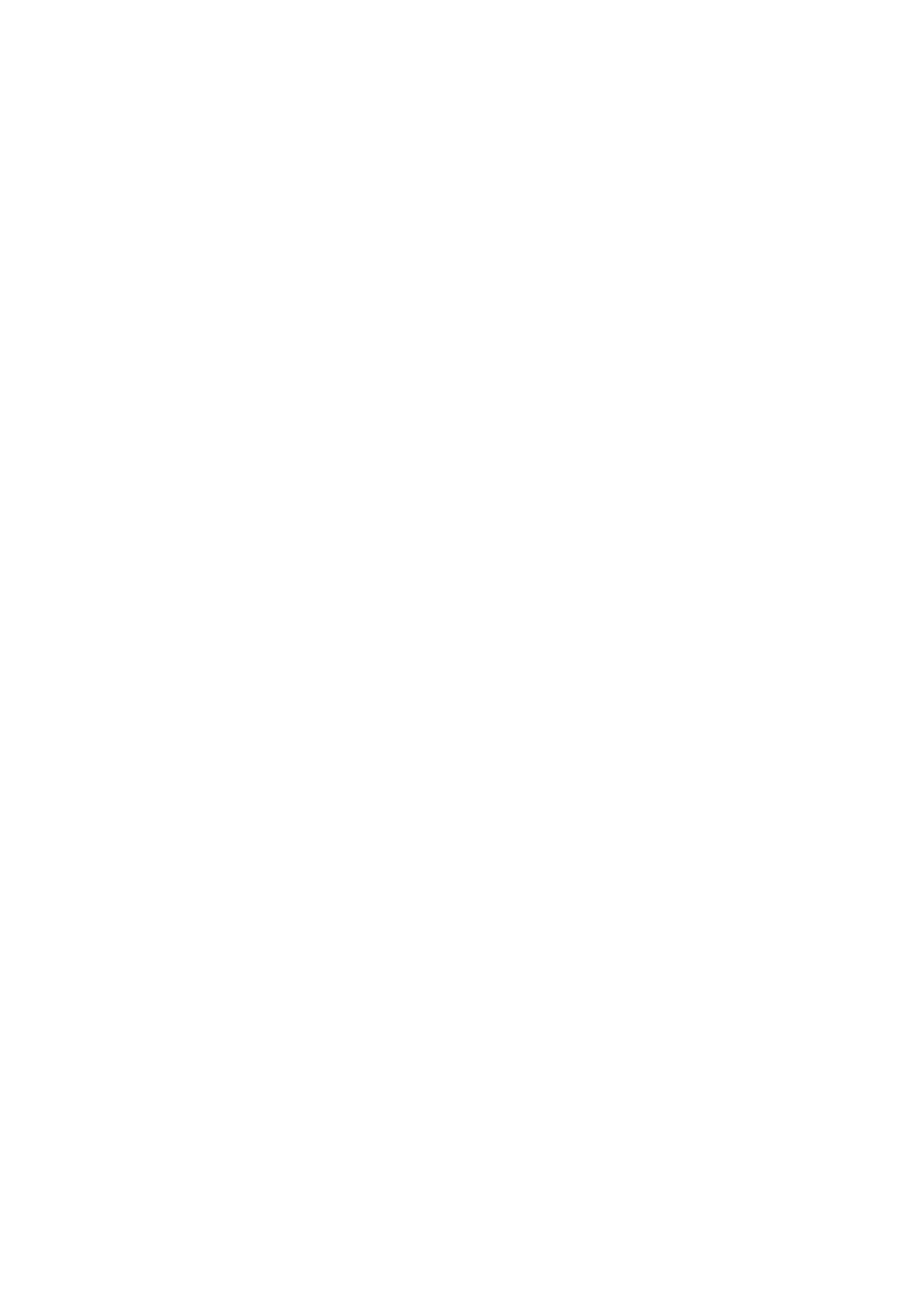# <span id="page-46-0"></span>LIST OF LISTINGS

|--|--|--|--|